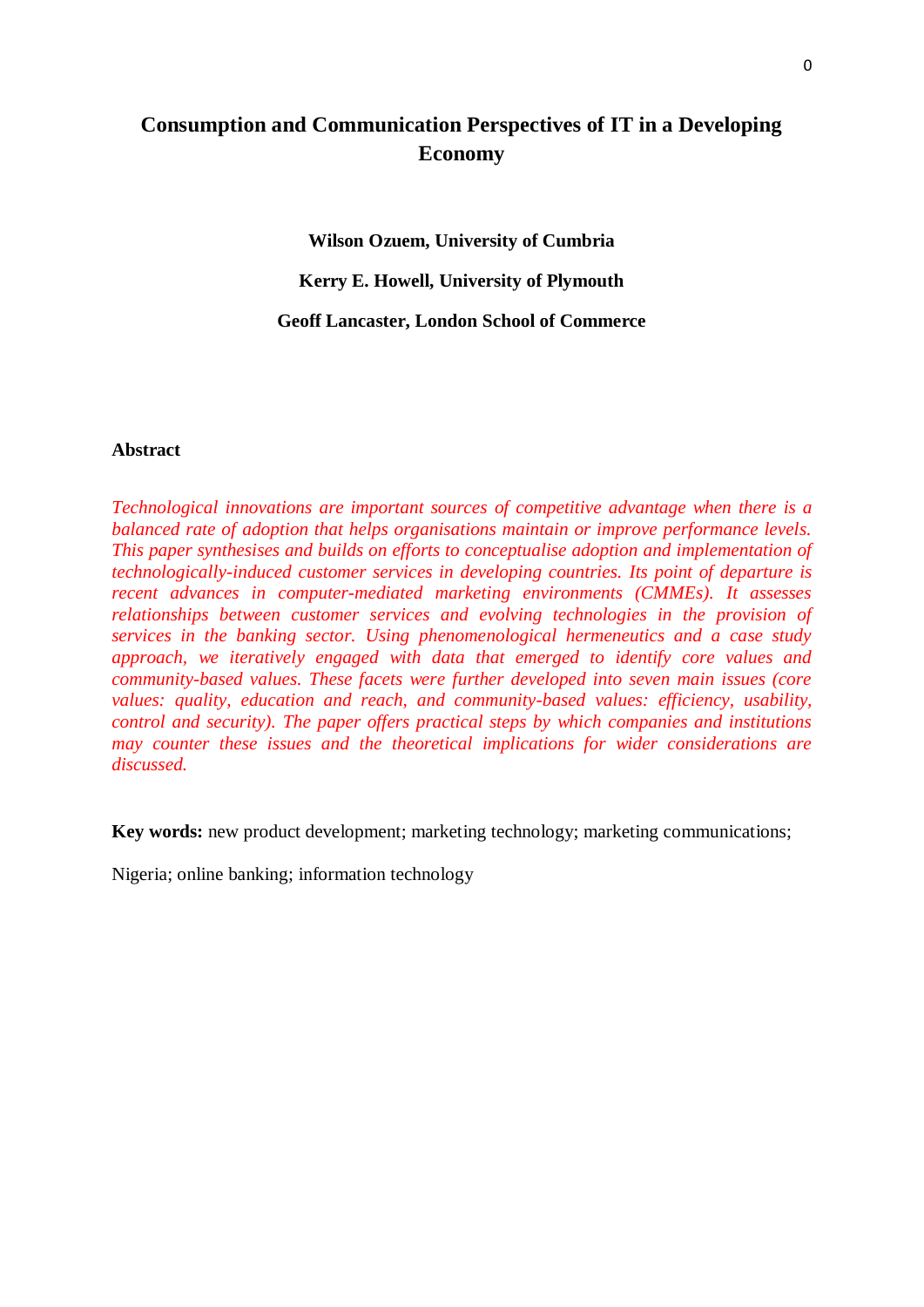#### **Introduction**

Much theoretical and empirical evidence focuses on business models of innovation diffusion from developed countries, where pre-existing product technologies are modified and disseminated into developing countries' mass markets. (Hertwig, 2012; Ray and Ray, 2011; Egbetokun, 2015). The most important route for companies and institutions in developing countries to acquire new technologies is to import them from developed countries. Timely technological adoption may solely depend on rational choices of the developed countries (i.e. the exporting countries) and technological content (Madanmohan, 2000). Ganesh and Kumar (1996) noted that when technological innovation occurs in one country, with a time lag in subsequent countries, consumers in lag countries have opportunities to learn from the experience of the lead country, referred to as a 'learning effect'. Definitions of developing countries vary, but there is consensus on their characteristics. Ratanasithi, Sutummakid and Hemphill (2013) contend that developing countries:

- 1. Actively pursue of export-led growth and development;
- 2. Their export success is attributable to individual exporting firms;
- 3. Structural factors at national level occurring domestically are major export barriers.

Nuances exist among these characterisations. A study conducted by Ray and Ray (2011) examined how innovations meet the unique affordability and acceptability criteria of masses at the base of the pyramid (BOP). Their qualitative study elicited factors that impose challenges to MNEs as they break away from traditional business practices towards satisfying mass markets at the BOP. They pinpoint that poor infrastructure, institutional weaknesses, lack of support services and skills in developing countries may bring unforeseen challenges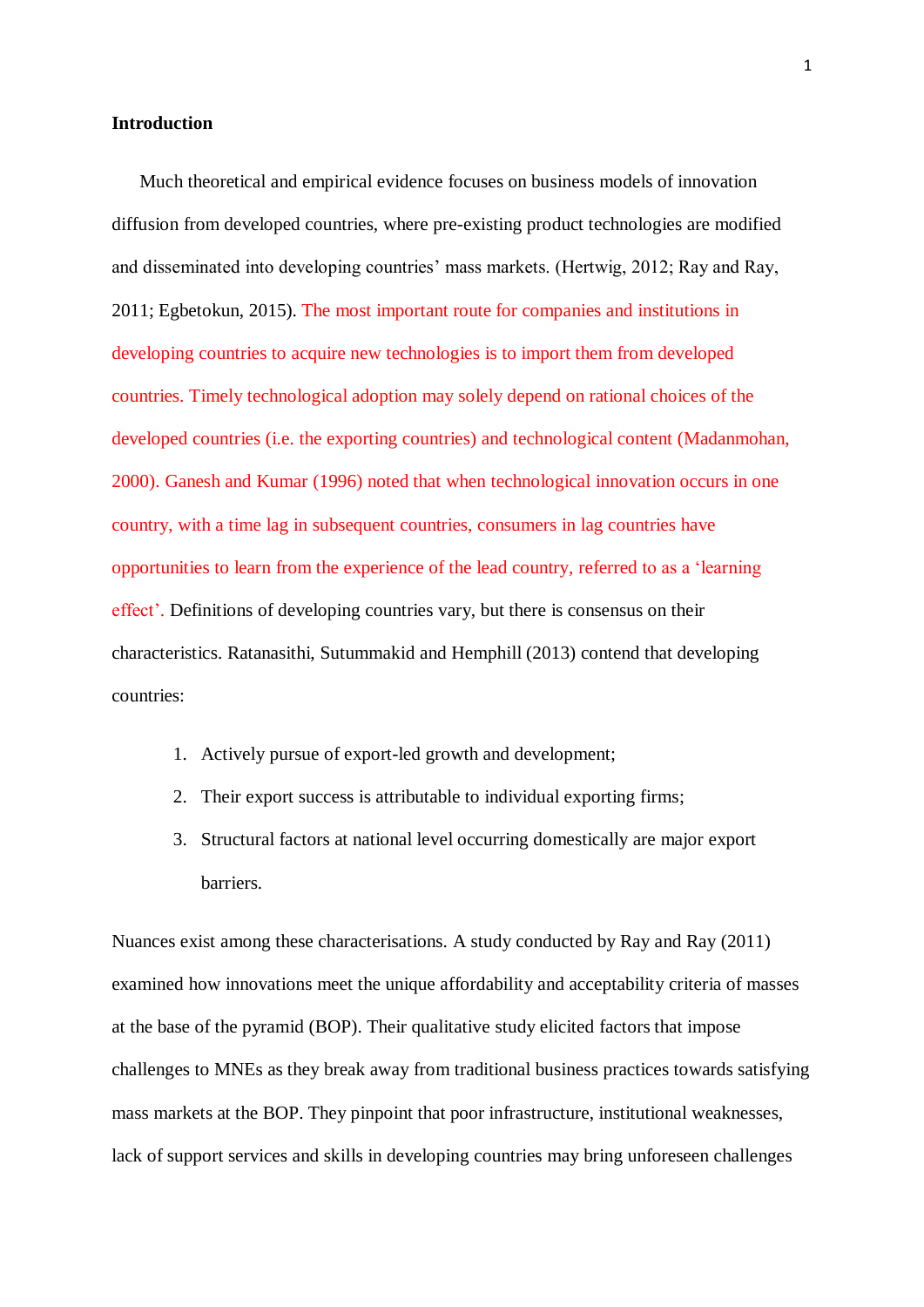and costs. 'With the intensity of environmental turbulence and near-absence of institutional support and policy incentives, many African firms struggle to survive, and surviving firms often struggle to grow.' (Kolade et al., 2018). Despite these challenges, potential exists in mass markets and financial services in developing countries, and for MNEs to tap into these potentials it is important to invest in product innovation that addresses affordability rather than importing business innovation strategies from developed countries.

A report in the McKinsey Quarterly (2014) states that Nigeria is well positioned to benefit from macro trends in the global economy, such as the shift of demand to developing economies, the explosion of digital technologies and a growing customer base in the banking sector. Nigeria is a key regional player in West Africa. With approximately 184 million inhabitants, it accounts for 47 percent of West Africa's population, and has one of the largest populations of young people in the world (The World Bank, 2018). Given the potential significance of Nigeria, this study sheds light on the wide range of issues that determine technological adoption and individual perceptions of new products in the banking sector.

# **Purpose**

This paper extends conceptual theories on technological adoption and perceptions of advances in 'computer-mediated marketing environments' as distinct from 'technologicallyinduced customer services'. It is used to designate a state where marketing activities are undertaken in embryonic internet platforms, whereas 'technologically-induced customer services' refers to a state in which the process of marketing activities in market-based organisations moves from mass marketing towards a situation where enterprises target customers not as market segments, but as dynamic groups of individuals. Organisations are encouraged to capture, store, analyse and leverage customer information to enhance loyalty.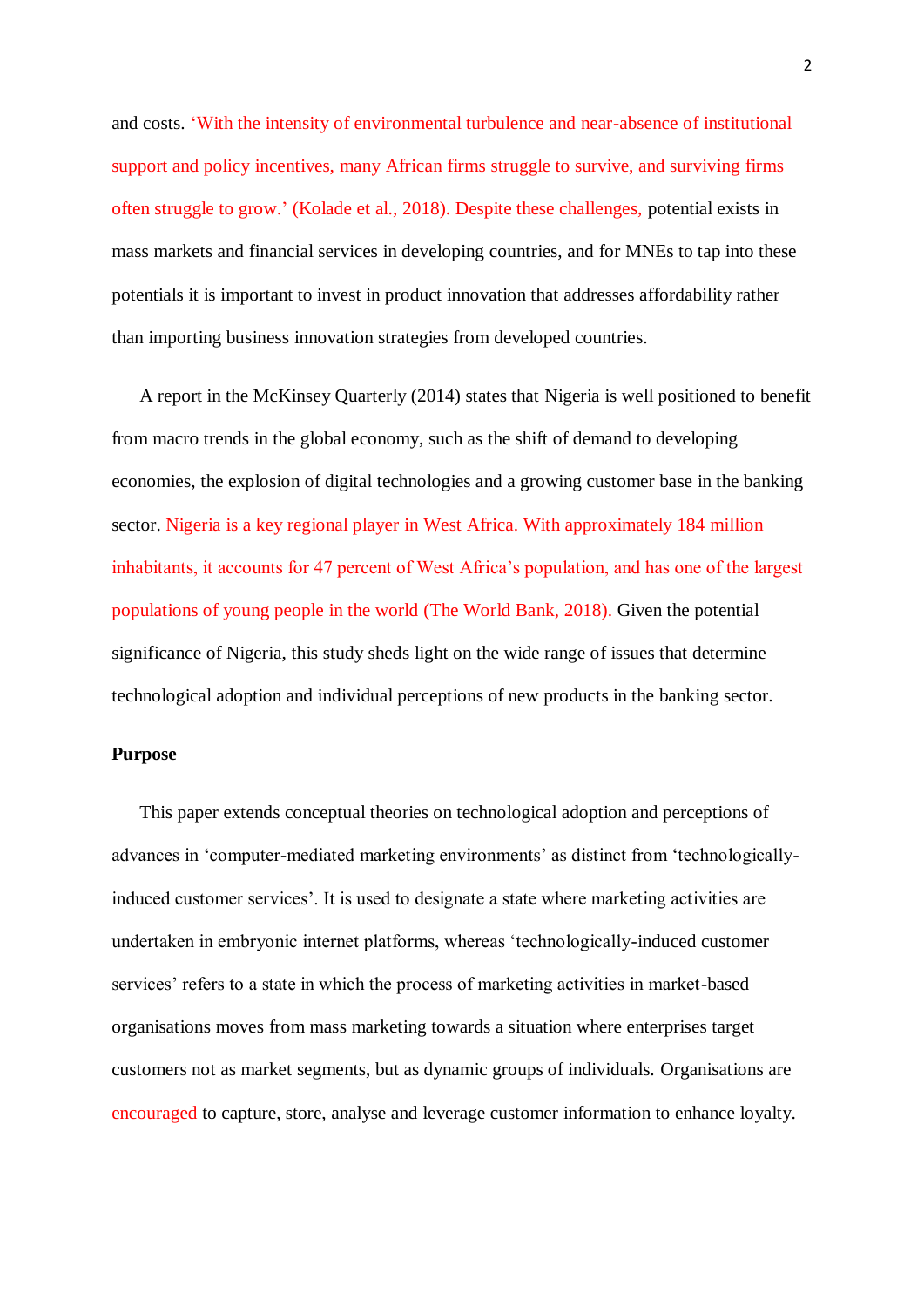In this study we seek to expand understanding of the contextual path of technological adoption and innovations in developing countries. The paper builds upon earlier research that has explored technological diffusions from developed countries (Centindamar *et al.* (2009). These studies are perceptive, but they assume that technological adoption and innovations are unidirectional in developing countries. They do not explain the underlying contextual issues pertaining to such countries in sub-Saharan Africa, particularly Nigeria. Our discussion is framed in terms of theoretical fundamentals regarding democratic rationalisation, technological diffusion and capability-based theory. Extant conceptual literature on customer services is revisited and related to the exploration of technologically-induced customer services. Phenomenological hermeneutics are identified as the methodological approach. After explaining technological infrastructure issues, we continue with the methodological supposition of the study and the choice for phenomenological hermeneutics, using case study approach. Findings then report how our analysis and interpretation reveal the nature of context-driven challenges and the experimental problem-solving of technological adoption and innovations and conclude by discussing implications of the study and opportunities for further research.

#### **Technological Infrastructure and Knowledge**

Technology can be analysed from perspectives of original function and design and implementation. In contrast with media like newspapers, radio and television, the internet is not another voice or interpretation of daily life, but the construction of another life or virtual world which parallels that of daily life and face to face interaction. Computer networks construct a world and do not simply facilitate reflections; they develop social relations. Different perspectives of internet usage emerged during the 1980s.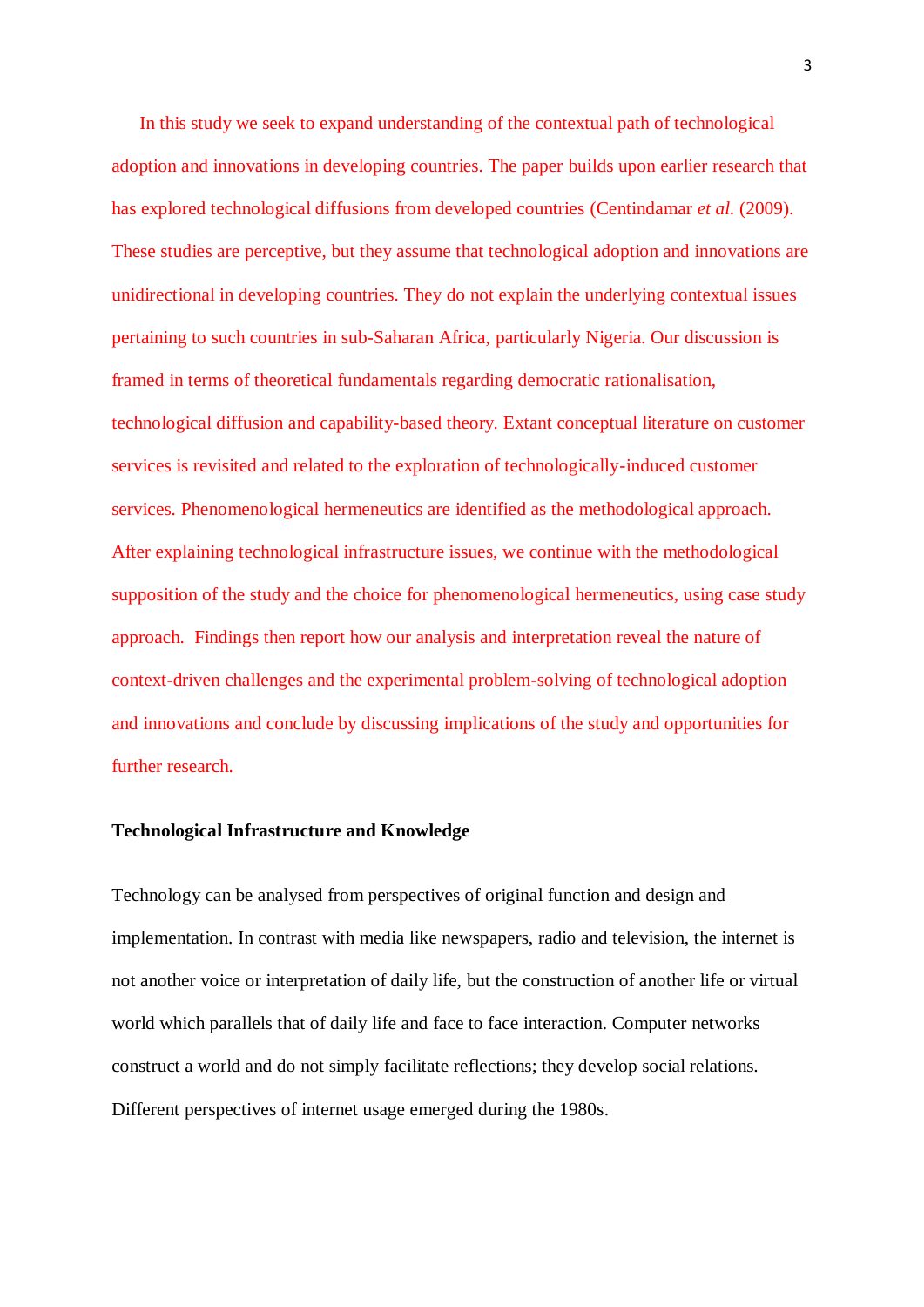The consumption model was recognition that the internet could go beyond information retrieval. Management of information could be developed for the market. Despite the shift toward the consumption model, there remained 'the older practice of human communication on computer networks' that remains the main emphasis for users for when they are online (Bakardjieva and Feenberg, 2002, 181). This space was not a ready-made environment. Through communication, users had to define and create the online space they would inhabit, thus manipulating designers' rationale for technology which incorporates new types of social acts involving new normative implications that transcend the norms and functions of face-toface interaction.

Communities are fundamental for human development and involve value creation, shared beliefs, commonality and participation, and are closely related to notions involved with democracy. The internet has radically changed delivery channels used by the financial services industry. Banks have established an internet presence using web technologies providing customers with opportunities for performing interactive retail banking transactions. Virtual customer environments are an integral element of overall customer relationship management. This allows firms to capture potential synergies between online and offline interactions in ways that benefits customers and companies (Ozuem, *et al,* 2008). The inherent benefits of online banking provide people with new ways of interaction. Much attention has been accorded to technology adoption and uses in financial institutions, particularly regarding provision of technologically-induced customer services and customer retention strategies in developed countries (Mols, 2001; Nielsen, *et al,* 2003; Venkatesh, *et al,*  2012; Baird, *et al,* 2012). Theory suggests that technological adoption and use-adoption are ideal types of computer-mediated marketing environments (Antioco and Kleijnen, 2010) capable of promoting effective marketing activities. Most knowledge is based on mechanisms and assumptions concerned with abundance and efficiency of technological infrastructures in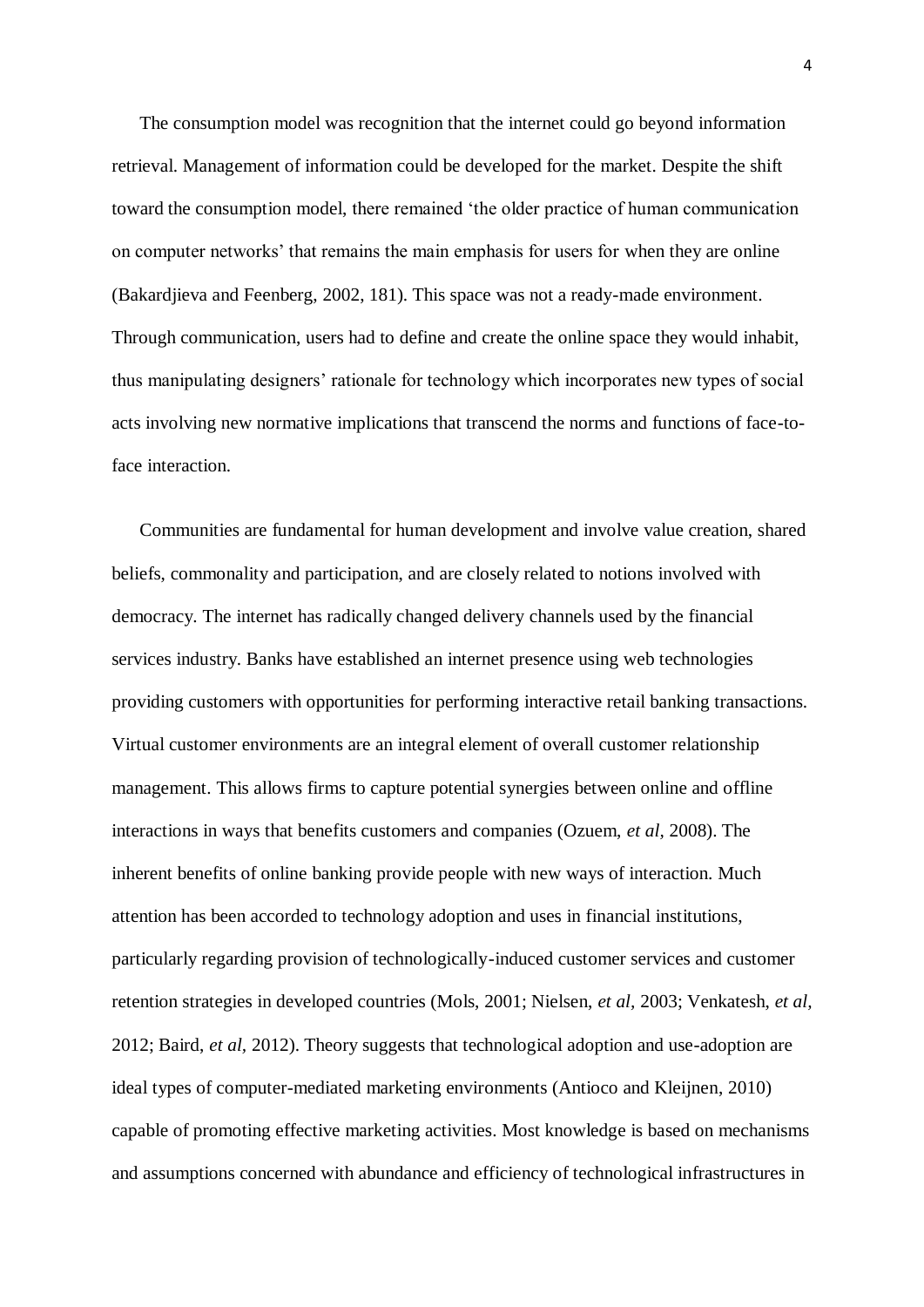developed countries (Prince, *et al,* 2014). Whilst different theoretical perspectives offer insights on technological developments, these offer little on perceptions and utilisation of evolving technological environments in developing countries. Claims made for the existence of a digital knowledge divide are based on these binary perspectives:

- Digital technology is no longer a dichotomous categorisation between the 'haves' and 'have-nots';
- The digital divide is a continuum of access and use where interrelated reasons like attitudes, skills, quality of access and social support illustrate how people use new technologies.

The implementation of effective customer service in technologically induced environments entails understanding technological competences in context. Centindamar *et al.* (2009), provide an overview of which core activities form the body of technology management. They suggest that technological management can be categorised into six dimensions, providing a modernist underpinning:

- 1) 'Acquisition' is how a company obtains technologies valuable for its business, based on buy-collaborate-make decisions, i.e. technologies might be developed internally by collaboration, or acquired from external developers.
- 2) 'Exploitation' entails commercialisation, but expected benefits need to be realised through implementation, absorption and operation of the technology within the firm through incremental developments and process improvements.
- 3) 'Identification' is necessary for technologies at all stages of development, including marketing changes and technological developments.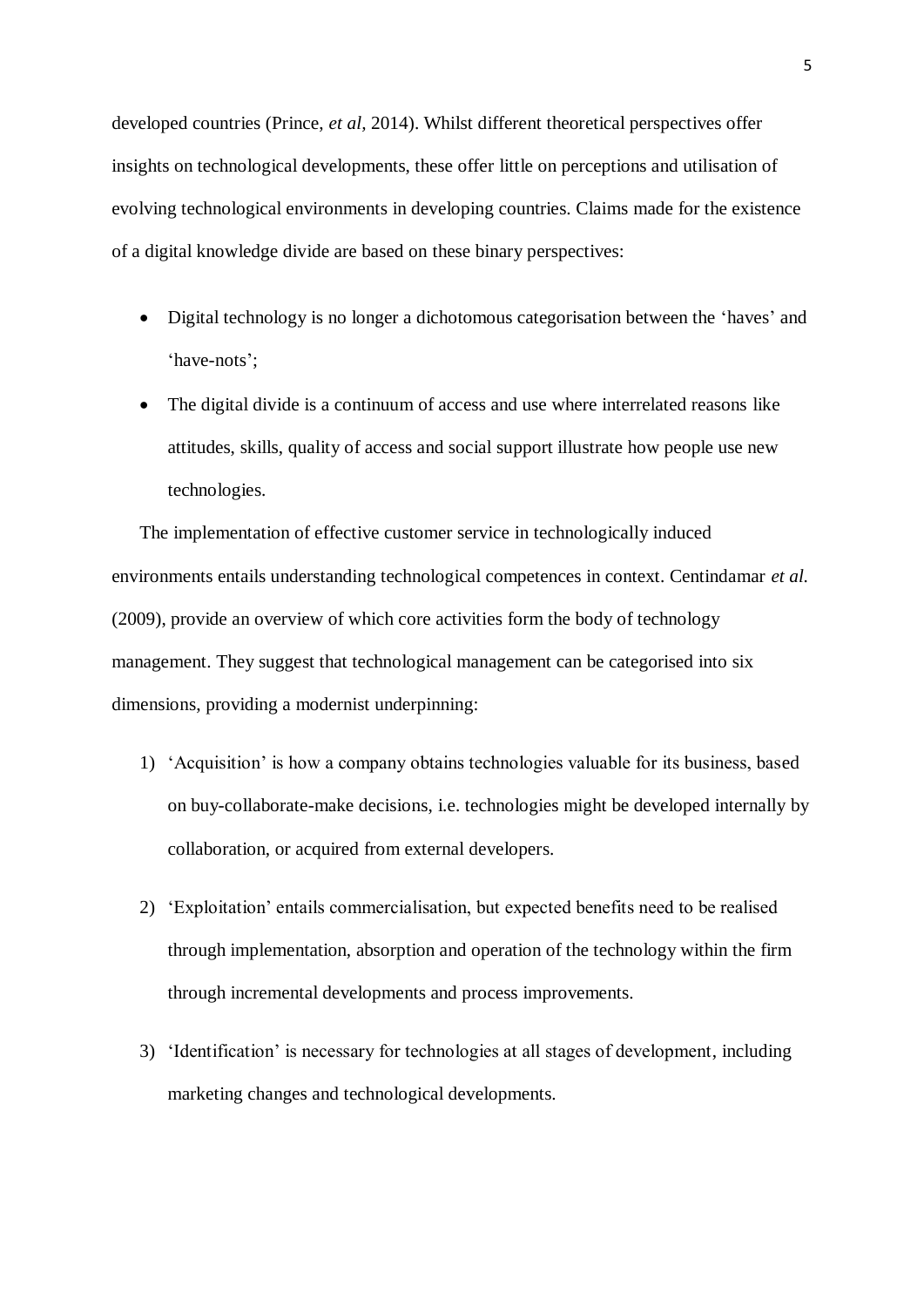- 4) 'Learning' involves reflections on technology projects and processes carried out within or outside the firm.
- 5) 'Protection' is a formal process such as patenting and staff retention which is in place to protect intellectual property within the organisation, including knowledge and expertise embedded in products and manufacturing systems.
- 6) 'Selection' requires a grasp of strategic objectives and priorities to enable an alignment between technology-related decisions and business strategy. Technological adoption is a continuous process that scans the environment and aligns technological capabilities and competences and ensures these are managed effectively.

With respect to these categorisations, there is a concern that market-driven technological innovations may lead to outcomes that are contrary to sustainable development in developing countries. Egbetokun (2015) noted that development and strengthening of technological innovations occurs via the process of technological learning which is a costly process requiring complex interactions among companies and other agents within specific institutional frameworks and geographical boundaries. The process and adoption of technological innovation is highly contextdriven and path-dependent. He further argued that developed countries are exposed to higher order in-house capabilities and companies can thrive on the production and use of codified scientific and technical knowledge (p.223). Unlike developing countries, technological innovations are developed and adopted through practical problemsolving and experimentation on the shop-floor. Such innovations are an important source of competitive advantage when there is a balanced rate of adoption that helps organisations maintain or improve performance levels. Internet banking is part of a general trend where customer relationships and new web technologies are important.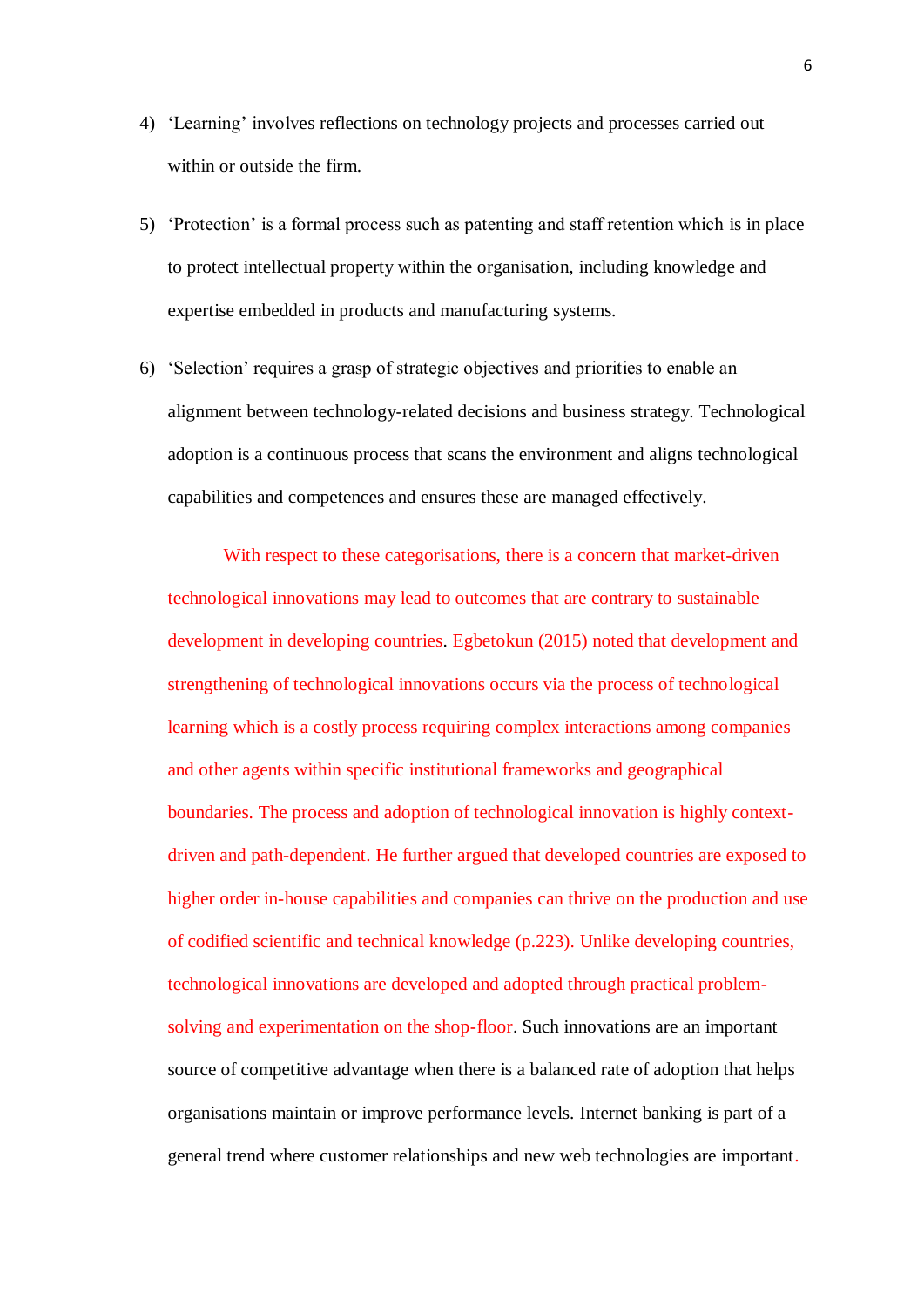Felix *et al.* (2017), suggest that acquiring and using feedback provided through social media platforms from disparate stakeholders is central to defining how different stakeholders can contribute to a firm's value creation. Differences in banks' organisational resources and capabilities have become tools for competitive advantage in developing and developed nations. Investment in sophisticated IT allows businesses to achieve differential advantage by securing relationships through improved service quality and market responsiveness. Roberts (2000) suggests that effective electronic communication requires a certain level of confidence and trust between parties involved, including a willingness to share information. Human nature is grounded in social constructs and is part of cognitive being, involving ideas predetermined by society or endemic to being human. Janda, *et al.* (2002), examined consumer perception of internet retail service quality and found five key dimensions relevant to consumer participation within online environments:

- 1. Performance: how well an online retailer performs in meeting expectations regarding order fulfilment (efficiency);
- 2. Access: an internet retailer's ability to provide a variety of products from anywhere in the world (liberty);
- 3. Security: related to perceptions of trust in the online retailer's integrity regarding financial and privacy issues (legal structure and social contract);
- 4. Sensation: interactive features of the e-retailer's website (aesthetic experience);
- 5. Information: quantity and credulity of information provided by the online retailer (informed consumer).

Reflecting on Janda *et al.* (2002), Baron and Harris (2008) observe that the dimensions have some similarities with the constituents of SERVQUAL (a means of measuring the scale of quality in the service sector) dimensions; for example, trust, security and credibility, but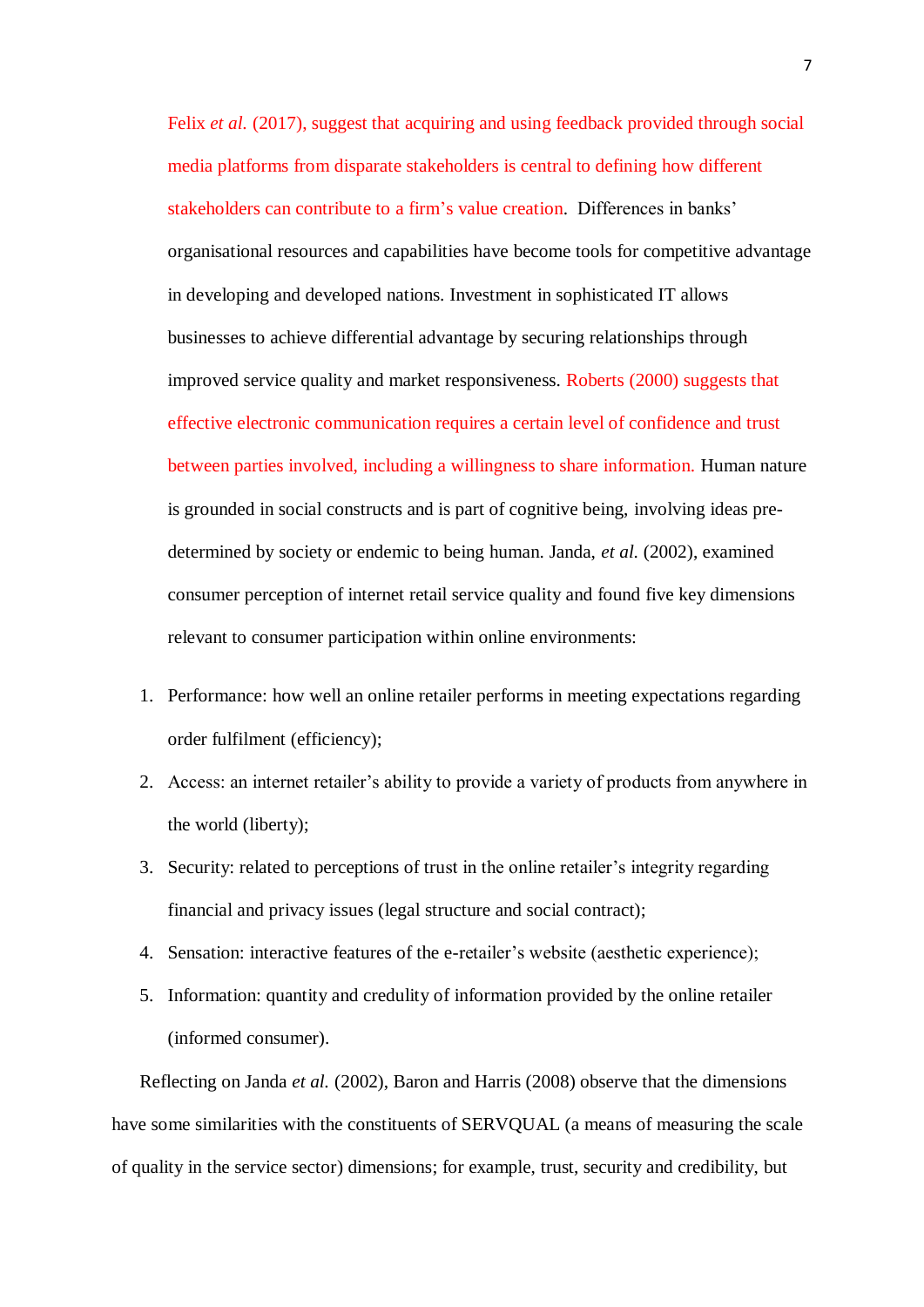SERVQUAL was derived in the context of interpersonal service encounters, so an understanding of internet retail service quality is more complex than simply treating it as another SERVQUAL application. Customers' service expectations are characterised by a range of levels, bounded by desired and adequate service, rather than a single level. What is considered quality service that satisfies customers in developing countries may be different in developed economies. Customers are satisfied when purchase results exceed expectations; each experience leads to evaluation and an accompanying emotional reaction by the customer. That said, the basis of expectation has certain ideals at its core; it is difficult to discard predominant ideas and ideals even if the tools are novel by nature. A preunderstanding of requirements is apparent because society constructs notions, and to move beyond these (no matter the novelty) is difficult.

# **Methodology**

Phenomenology hermeneutics uncovers life-world by identifying the importance of understanding/comprehending what may be considered everyday aspects of human existence. Consciousness and external structure are not separate but incorporate a holistic construction of lived experience. Through our personal histories, culture, language and environment, individuals are provided with understanding of the world through which reality is identified (Howell, 2013). Heidegger (1962/2004, p.24/25) argued:

*'Every inquiry is a search [suchen]. Every search is guided beforehand by what is sought. Inquiry is a cognizant for an entity, both regarding the fact that it is and with regard to its being as it is … inquiry itself is the behaviour of a questioner, and therefore of an entity, and as such has its own character of being'. 'Meaning resides within individuals because 'search must be guided beforehand by what is sought*'.

8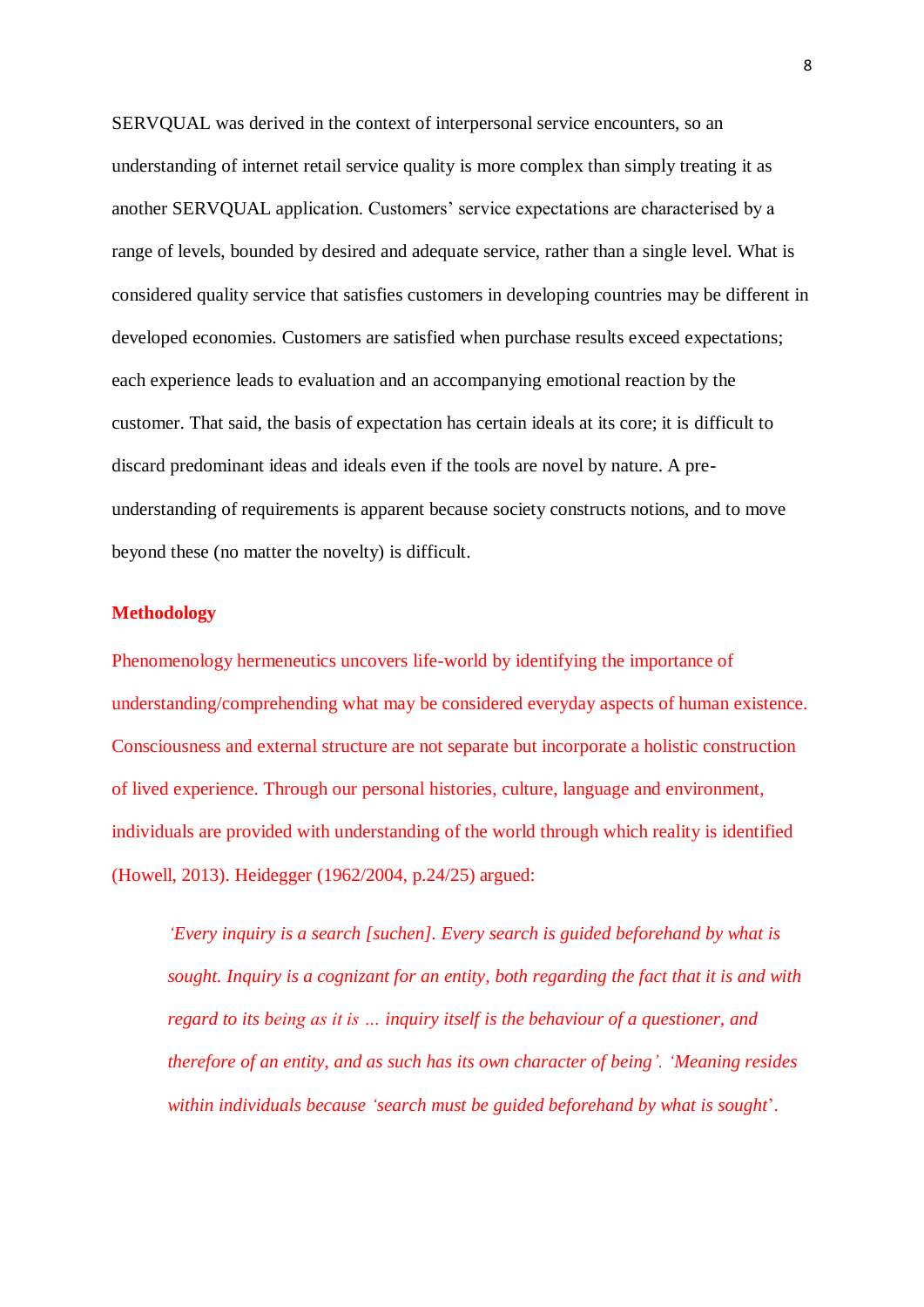Merleau-Ponty (1999) considered that being is directly present before any research, understanding or reflection begins. *"The world has an 'inalienable presence' which provides 'a direct and primitive contact with the world' which is endowed with 'philosophical status".* Phenomenological hermeneutics is not about abstract supra-individuals or transcendental egos, but involves understanding people in actual situations (Howell, 2013).

Investigation, understanding and interpretation involve a hermeneutical circle because any attempt to question something involves notions regarding the nature of the matter or situation investigated; that is, some notion of the question in relation to the subject matter to be understood. Questions do not emerge from the ether, but already exist within us and form what is to be studied in a subjective and objective context. Fundamentally, the answers to questions cause us to re-assess perspectives originally held, thus involving further questions.

Given the concepts and issues raised through the methodology, this study attempts to illuminate and investigate human activity regarding the commercialisation of computermediated marketing in the Nigerian banking sector. Pre-understanding guided the research process and enabled respondents to recognise concepts and provide responses to questions posed. This perspective underpinned the rationale for using purposive sampling which indicated a pre-supposition regarding what is sought in a phenomenological hermeneutics context. We deliberately selected individuals or contexts because they seemed likely to produce valuable data. Chosen participants incorporated unique subjects from which to explore lived experiences, regarding how these persons access and utilise internet platforms for banking transactions.

Samples were drawn from individuals comprising semi-skilled and skilled workers. Eight participants were interviewed from four different top banks in Nigeria. In the next period participants were drawn from diverse backgrounds in four different locations across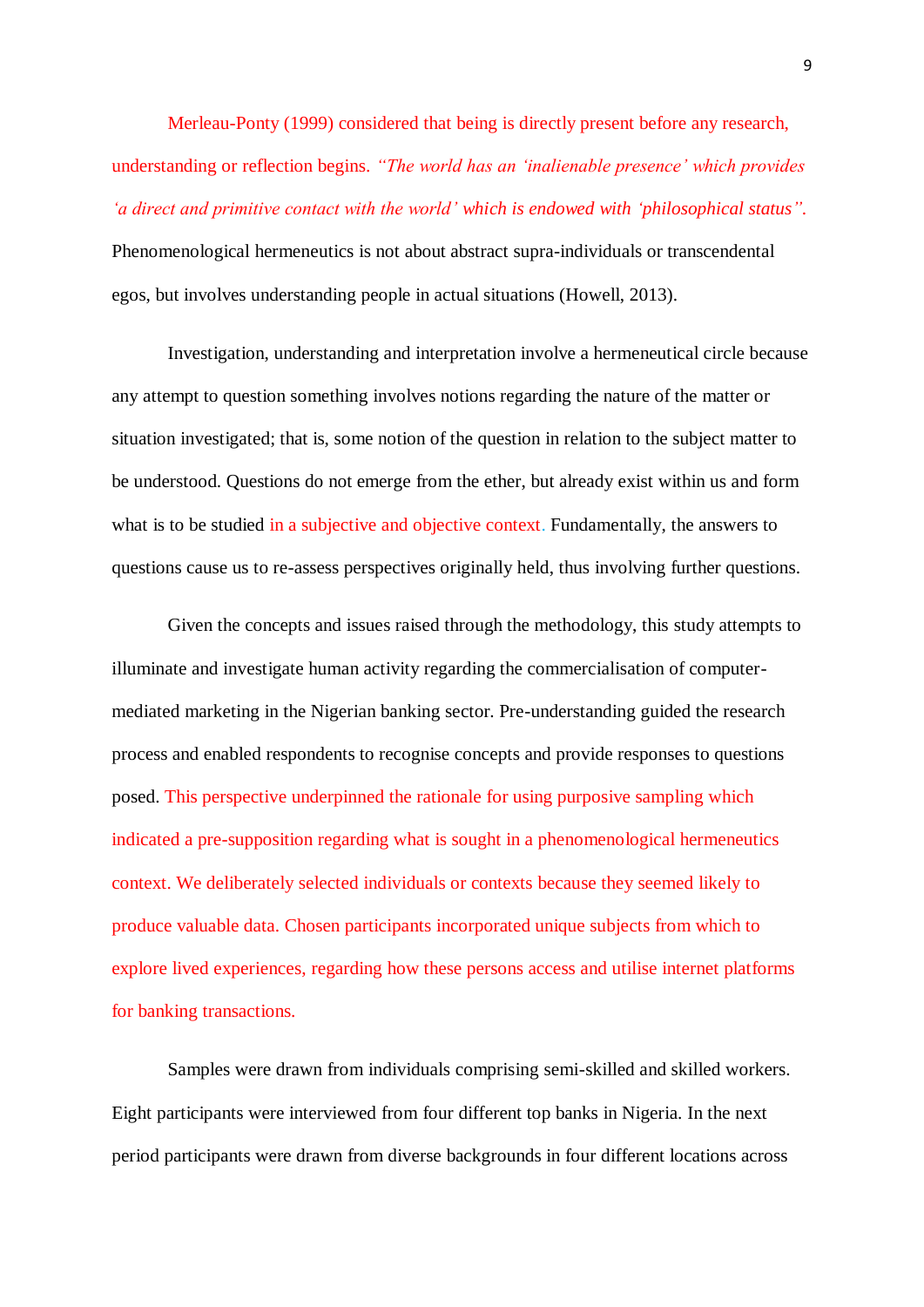Nigeria. Personal interviews were conducted in their respective environments or premises. One-to-one semi-structured interviews averaging approximately 40 minutes were conducted with informants to explore their perspectives regarding a range of issues on technologically induced customer services (see Appendix 1). A total of 22 interviews were conducted in the second stage and their occupations, age and gender are summarised in Table 1.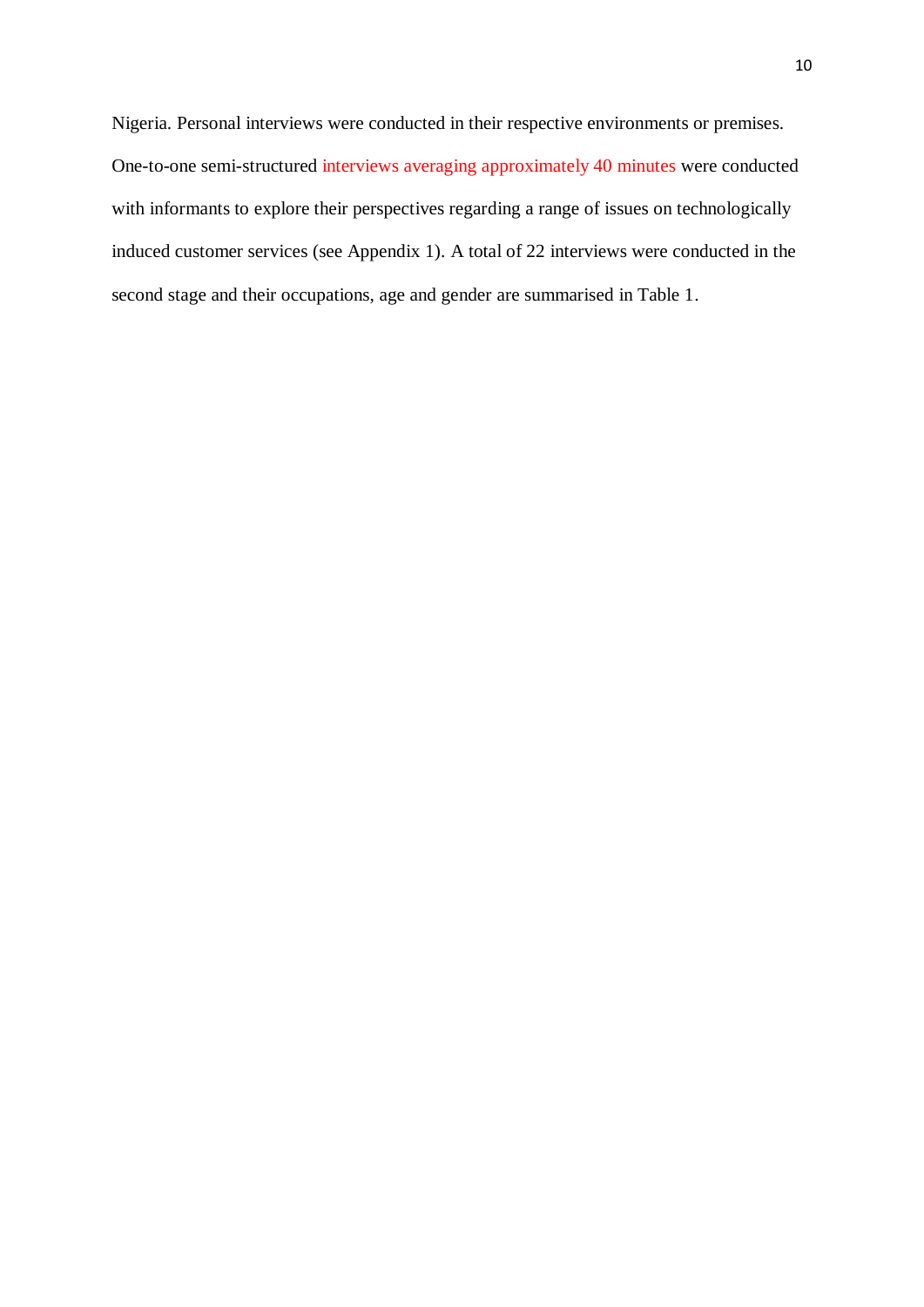| <b>OCCUPATION</b>         | <b>AGE</b> | <b>GENDER</b> |
|---------------------------|------------|---------------|
| Interior decorator        | $25 - 35$  | M             |
| Housewife                 | 25-35      | F.            |
| Student                   | 18-24      | M             |
| Taxi driver               | $25 - 35$  | F             |
| Member of the clergy      | 36-50      | M             |
| Housewife                 | 25-35      | F             |
| Civil servant             | $25 - 35$  | M             |
| Teacher                   | 36-50      | F             |
| IT consultant             | 36-50      | M             |
| University lecturer       | 25-35      | F             |
| <b>Business executive</b> | 36-50      | M             |
| Healthcare assistant      | $25 - 35$  | F             |
| Civil servant             | 25-35      | M             |
| Bank manager              | 36-50      | M             |
| Engineer                  | 25-35      | M             |
| Student                   | 18-24      | F             |
| Plumber                   | 25-35      | M             |
| <b>Banker</b>             | 25-35      | F             |
| <b>Banker</b>             | 36-50      | M             |
| Student                   | 18-24      | F             |
| Sales person              | 25 35      | M             |
| Accountant                | 25-35      | F             |

# **Table 1 (Demographic Information)**

According to Fisher *et al*. (2016), *'semi-structured interviews allow for a degree of uniformity in the collection of data whilst careful probes of subjects' answers preserve flexibility and opportunity for the emergence of novel contributions and reflection on their use behaviours' (p.134).* Shortly after the interviews, we listened to the recorded transcripts several times and identified key themes that explicitly and plausibly summarised participants' inner experience and how meanings were formulated.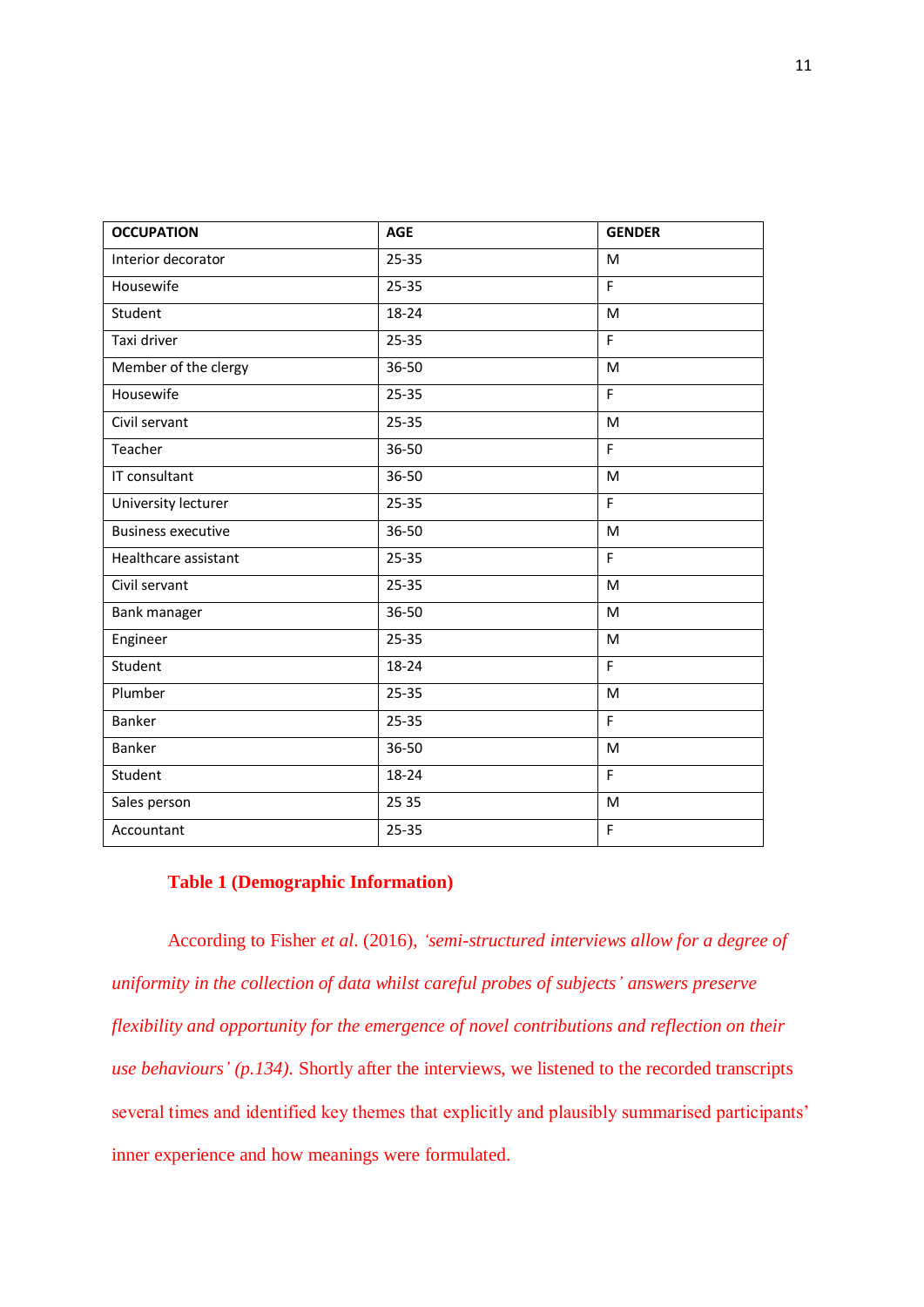During the interview sessions, notes were taken of responses; material was reviewed to ensure salient points and recurring themes were articulated and patterned alongside responses as they emerged; questions were adapted, and further issues explored as interpretation and responses guided the research process. Gadamer (1970, 2008) explains that understanding is not an isolated activity but the basic structure of our lived experience. Historical understanding and cultural being should not be isolated from the research but incorporated within it so it enters interpretation and understanding. Attempting to remove tradition, culture and history is like removing the self from the research process. Consequently, understanding requires engagement with the self which involves biases and subjectivity. Preconceptions allow understanding everyday thought and discourse.

In a phenomenological hermeneutical context, a technologically induced marketing environment was not novel for interviewees as most had used the internet; each had preunderstanding of the technology. However, many had not used the internet for financial transactions. Customer pre-conceptions pertained to a wide range of issues regarding satisfaction in a service-oriented sector. Figure 1 illustrates attributes related to individual pre-conceptions and perceptions of technologically induced marketing environments.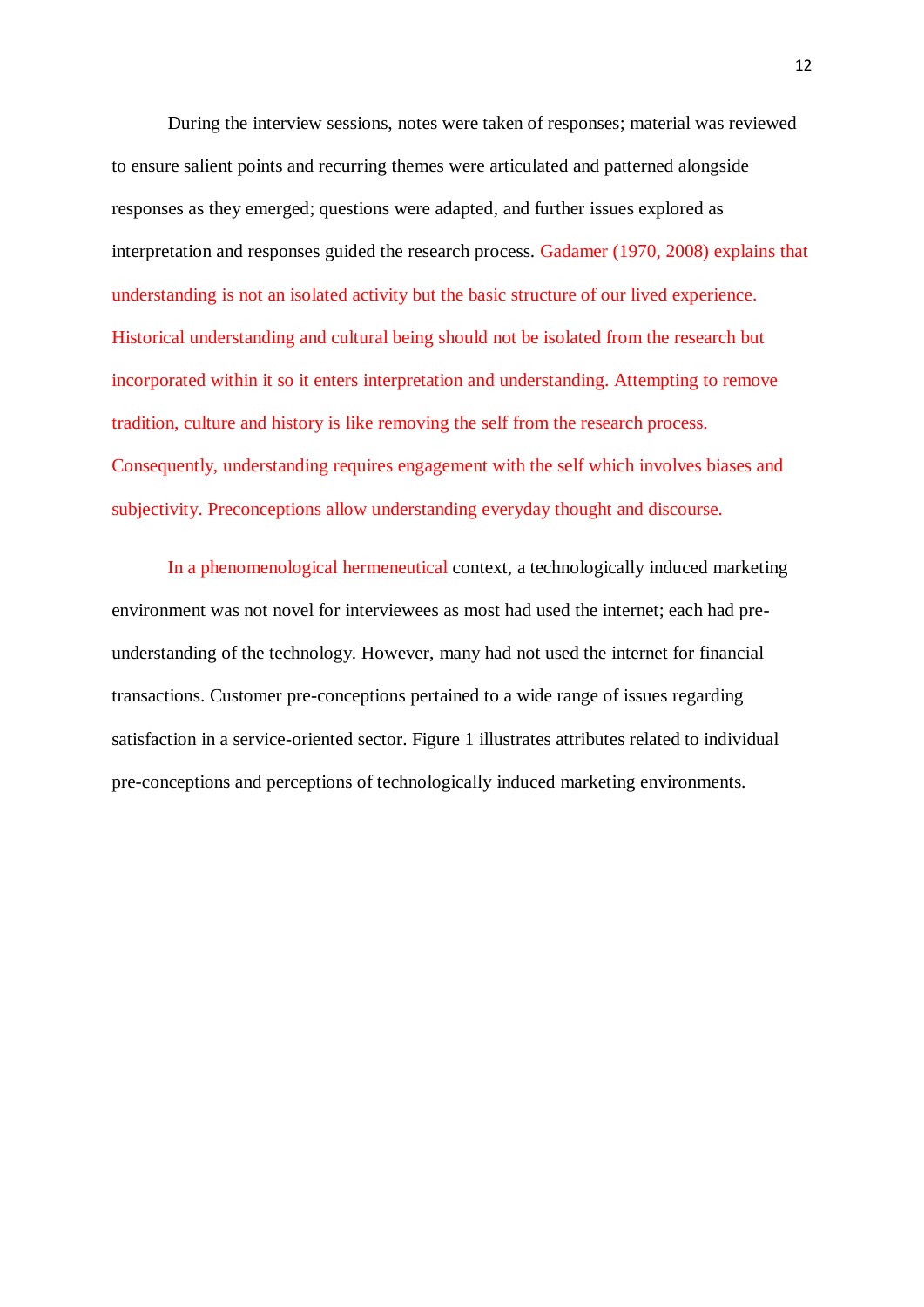

**Figure 1: Themes in technologically-induced environments: issues and challenges**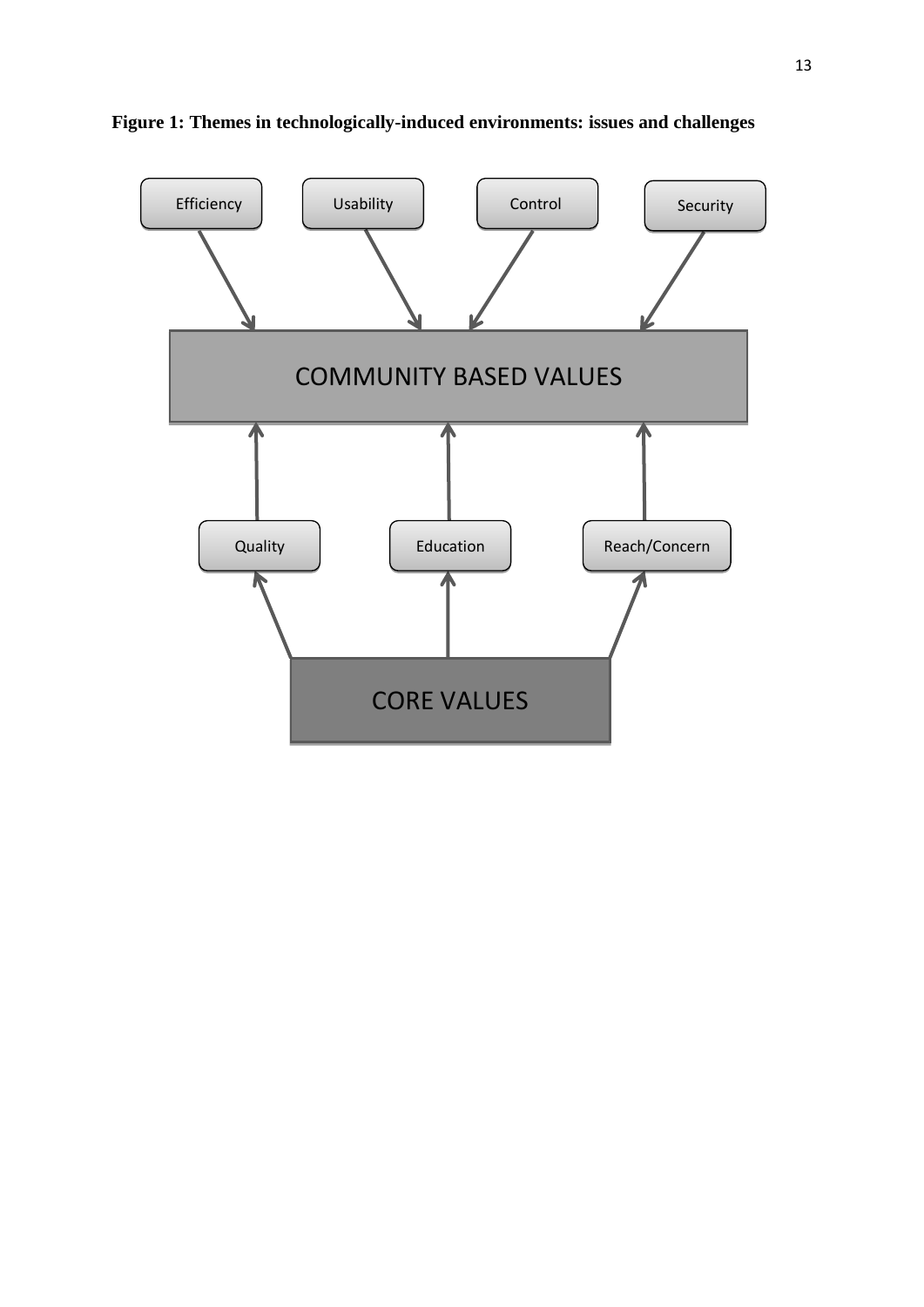#### **Initial Emergent Themes**

Four initial themes emerging from respondents' perspectives were derived from three core themes. As the analysis developed, some interlocking categories were triggered, which replicated and compounded some key issues in core values (quality, education, reach/concern) but were too complicated to be categorised using initial emergent themes. The principal emphasis on community-based values (efficiency, usability, control and security elucidate barriers and dimensions of the adoption of technology in the Nigerian banking sector. Investment in sophisticated IT may allow a business to achieve a differentiation strategy, provided effective customer service is backed up by human/managerial skills, without which organisations may not fully utilise the benefits of computer-mediated marketing environments (Baron and Harris, 2008).

#### **1. Education**

The internet has become a fully integrated marketplace where people can interact and search for information that can be derived from the online market place. Users can adopt different *personae* and become part of different communities where they can freely express themselves, interact and exchange ideas. Education involves elements of enlightened thinking and development of knowledge as intrinsic to the creation of a better society and a healthy democracy. As a 33-year-old self-employed interior decorator indicated:

*'The internet is a great avenue for education. I have learnt things by searching online. Most of my designs come from pictures of well-decorated homes I saw online. There are e-books, reviews, essays and discussion forums for all kinds of subjects. My current catalogue of most beautifully decorated homes was compiled from the internet and that is what I use for my clients. I guess the same applies to online banking; the more I use it, the better I get.'*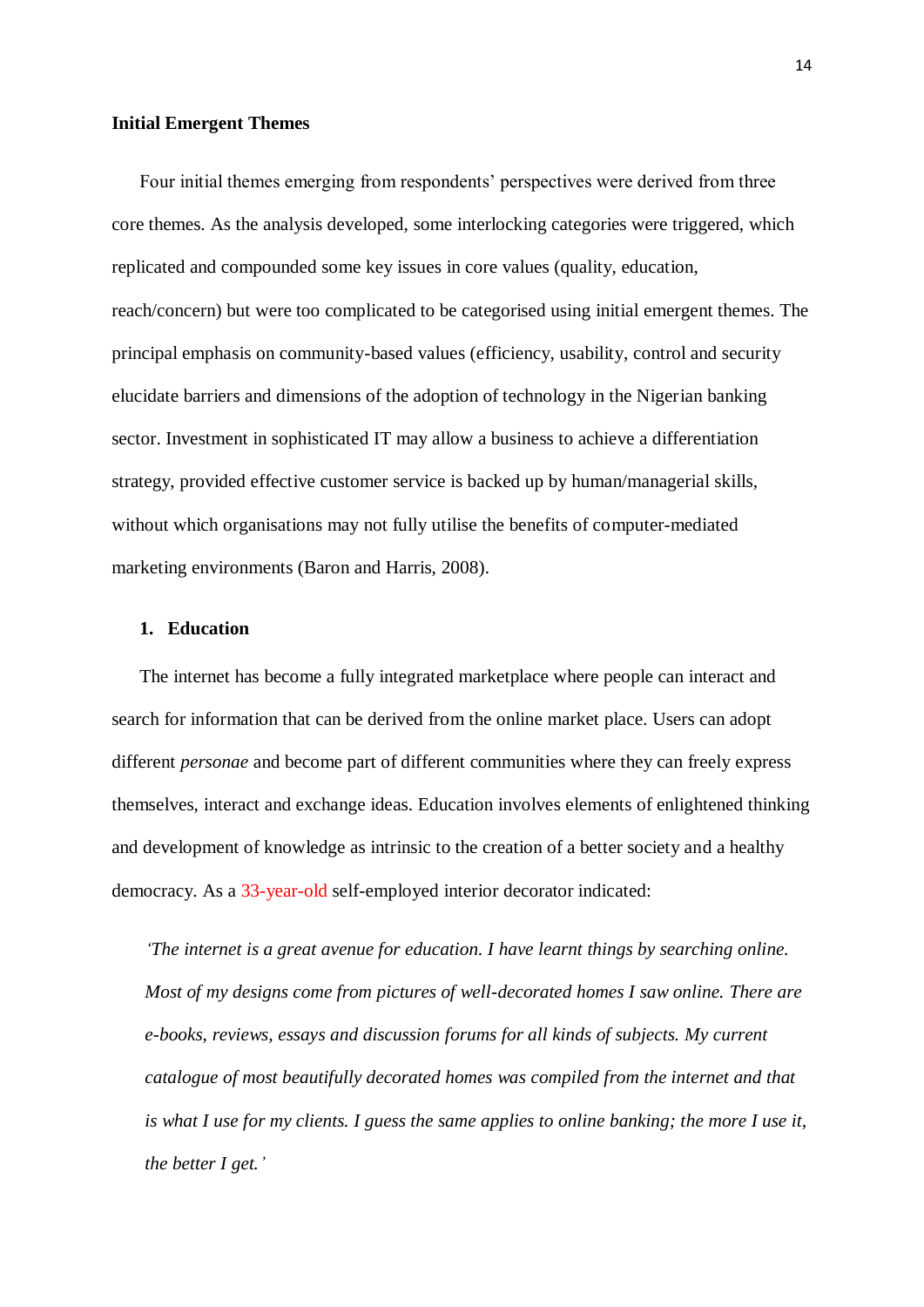Being part of an online community fosters intellectual growth and is rewarding to those who take advantage of what the internet offers. Through the consumption model, the respondent further develops networks.

Points made by respondents in terms of education involved functional processes and means of facilitating learning. A 28-year-old housewife stated:

*'Being mostly at home has its downsides, but I rarely get bored. I'm responsible for managing household money, shopping, paying bills and housekeeping generally. I regularly pay our bills online using bank cards and manage accounts. I do not have to go to my children's school to pay fees; I simply transfer money into the school account. In terms of education, we all have looked up something we did not understand from an online source at one time or another.'*

Efficiency is the underlying rationale for internet usage for this respondent, but further interaction with technology renders educative outcomes.

# **2. Reach/Concern**

Reach defines wider coverage of the internet as a medium that goes beyond users' spatial definitions of time and place and fosters coverage beyond the physical environment. Individuals exist in separate situations at different times. Enlightenment notions such as boundaries, the nation-state and customary ideas regarding time and space are overtaken by internet usage; *'the internet … exploded with imagined communities that are based on the swift interactive exchange of electronic text'* (Feenberg and Bakardjieva, 2004; p.38). Not everyone has access to the internet but being involved in time and space is increasingly becoming an aspiration. Simply having a computer is insufficient. As noted by a 23-year-old psychology student: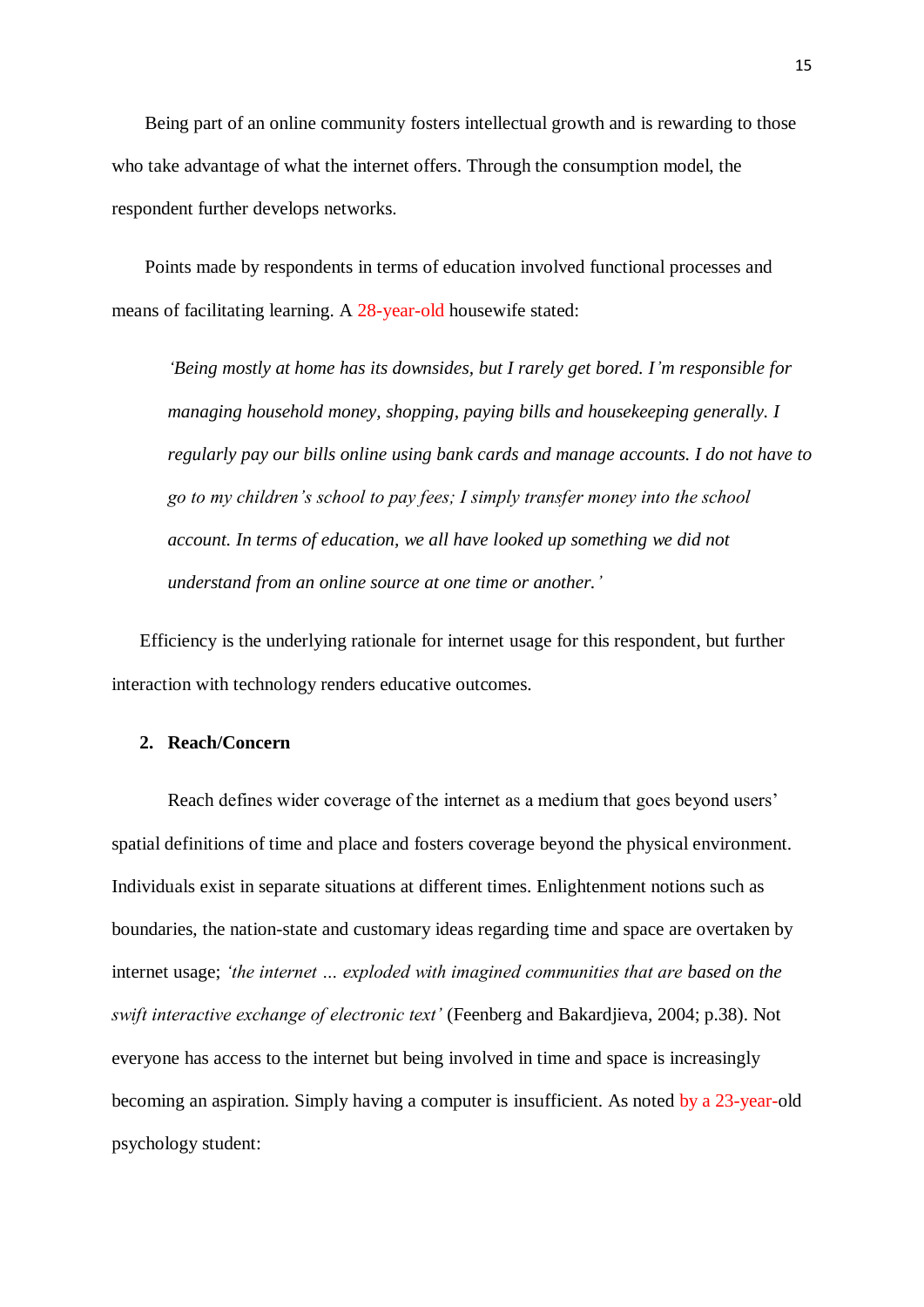*'The challenge is not having access to a computer. What discourages me is having no access to the internet. I have a computer at home but no internet. I tried subscribing to the mobile internet, but the connection was epileptic and there was no power supply.'*

Whilst computer manufacturers offer low cost computer equipment, connecting these to the internet content poses difficulties. Social expectations are raised, and notions of improvement and economic advancement are required for involvement. A 55-year-old taxi driver commented:

*'One of my younger brothers bought a computer 8 months ago. This is wasteful, since this money could have been used for something better. I waited for months to get connected to internet technology, but the (defective) electricity supply is not helping. We have an endemic problem with electricity supply. I am amazed to hear these banks promoting all sorts of programs related to digital environments. One crucial question which these companies have not yet got a grip of is the infrastructure that these online programs rest upon.'*

Whereas the psychology student concentrates on optimistic aspects of developments, the mature taxi driver is concerned with internet operating requirements like sustainable electricity supplies. As respondents noted, low cost computers are readily available within Nigeria, but access to internet technologies cannot be achieved if technological infrastructures are poor. A 41-year-old IT consultant said:

*'Issues regarding digital services are not our priority until the following are in place: electricity and security. Customers would rather continue with traditional banking than subscribe to online banking that is not sustainable.'*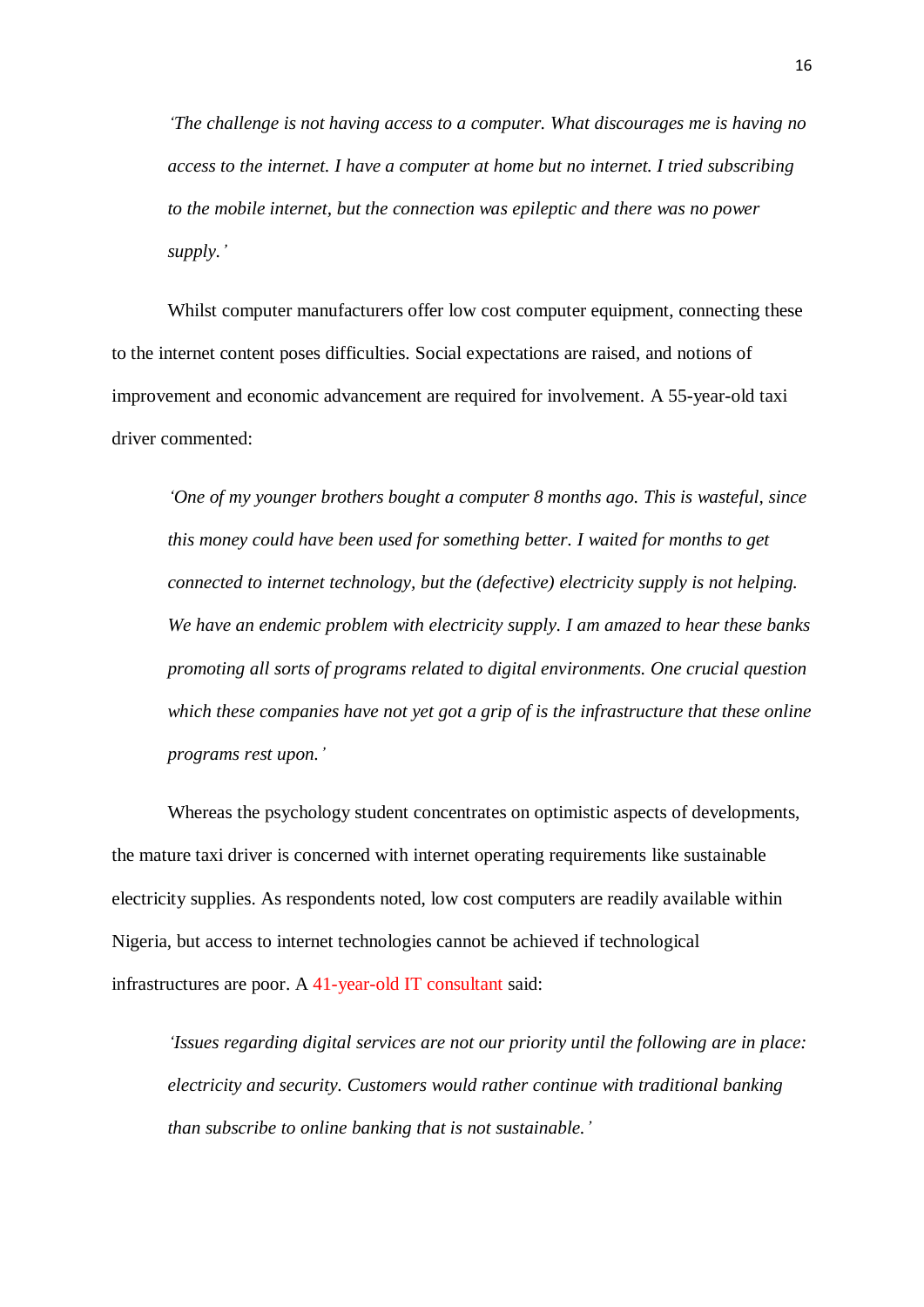#### **3. Quality**

The concept of a service quality model has useful features for measuring quality in service-oriented enterprises. It is necessary for utilities such as electricity to be in place if service quality is to have technological capability and accessibility. The idea of service quality can be subjective or relative and relate to individual expectations. This 35-year-old university lecturer respondent underlined:

*'Service quality in terms of online banking is relative in the sense that what we expect from banks is different, and quality of service is defined by how well service matches customer expectations. I think quality depends on feedback and timely information.'*

A 32-year-old healthcare assistant respondent indicated:

*'I visited my bank a few months ago but was advised to check online for further information. I'm disappointed that this organisation assumes everybody has access to a computer. I would like more information available in banks rather than referring us to online banking information.'*

Proactive feedback is dependent on technological capabilities both in companies' readiness to embrace technologies and users' accessibility to existing evolving technologies. As these respondents indicated, several infrastructural issues have affected the way financial services organisations provide timely information.

# **4. Community Based Values**

Through customer services issues relating to online banking, four values emerged: convenience (efficiency), control (self-determination and empowerment), usability (inclusivity) and security (social protection). The consumption model is premised upon the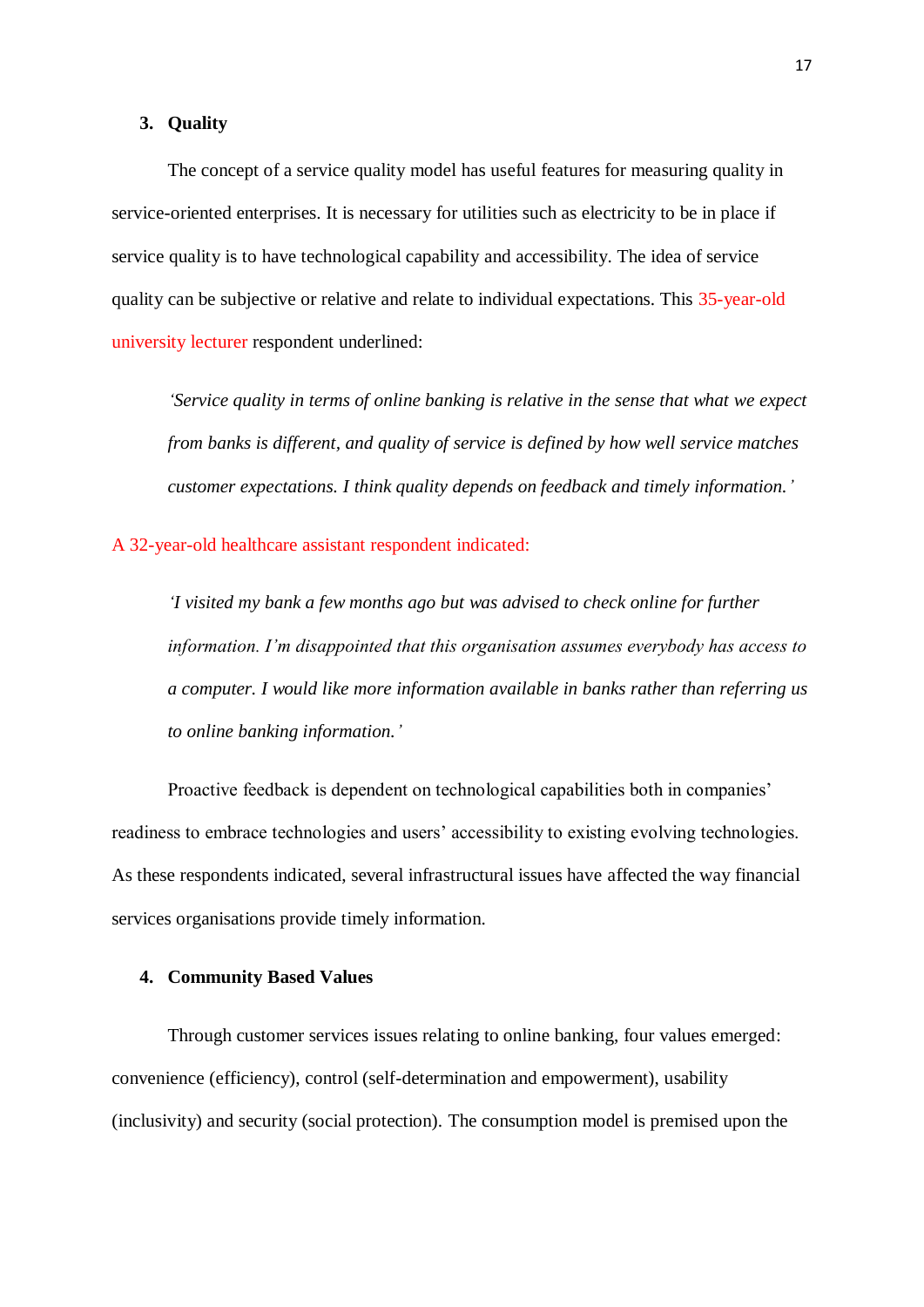communication model, with humans developing technology and new space for social interaction.

# **5. Efficiency**

Respondents identified strengths of the consumer model and considered convenience as a main reason for the adoption of internet banking. A 44-year-old project manager stated:

*'When online banking started, I was a student. I was introduced to the internet early and quickly began applying it to my study. When my bank introduced internet banking, I was eager to try it and realised it was convenient for me. I can transfer funds between different accounts and monitor money as I spend it and do not have to ask for cheque books; I simply order them.'*

Convenience meant less interaction with his bank manager and more time to attend to his banking needs. His perception involves efficient use of time and being empowered to take charge of transactions and maximise the full benefit of internet technology. A 38-year-old employee in a financial institution commented:

*'Since my bank started online banking programs, I can say our customer base has grown. Despite this increase, employees have more time to attend to customers' needs as they are mostly channelled through our online feedback resource. It has helped in cutting costs in processing paper application forms. With internet banking, we take applications over the phone and enter data directly into the system. Other applications are mostly online, indicating efficiency on our part.'*

This respondent sees banks and customers as co-creators of online banking in Nigeria as while banks are experiencing growth in their customer base, consumers are acquiring new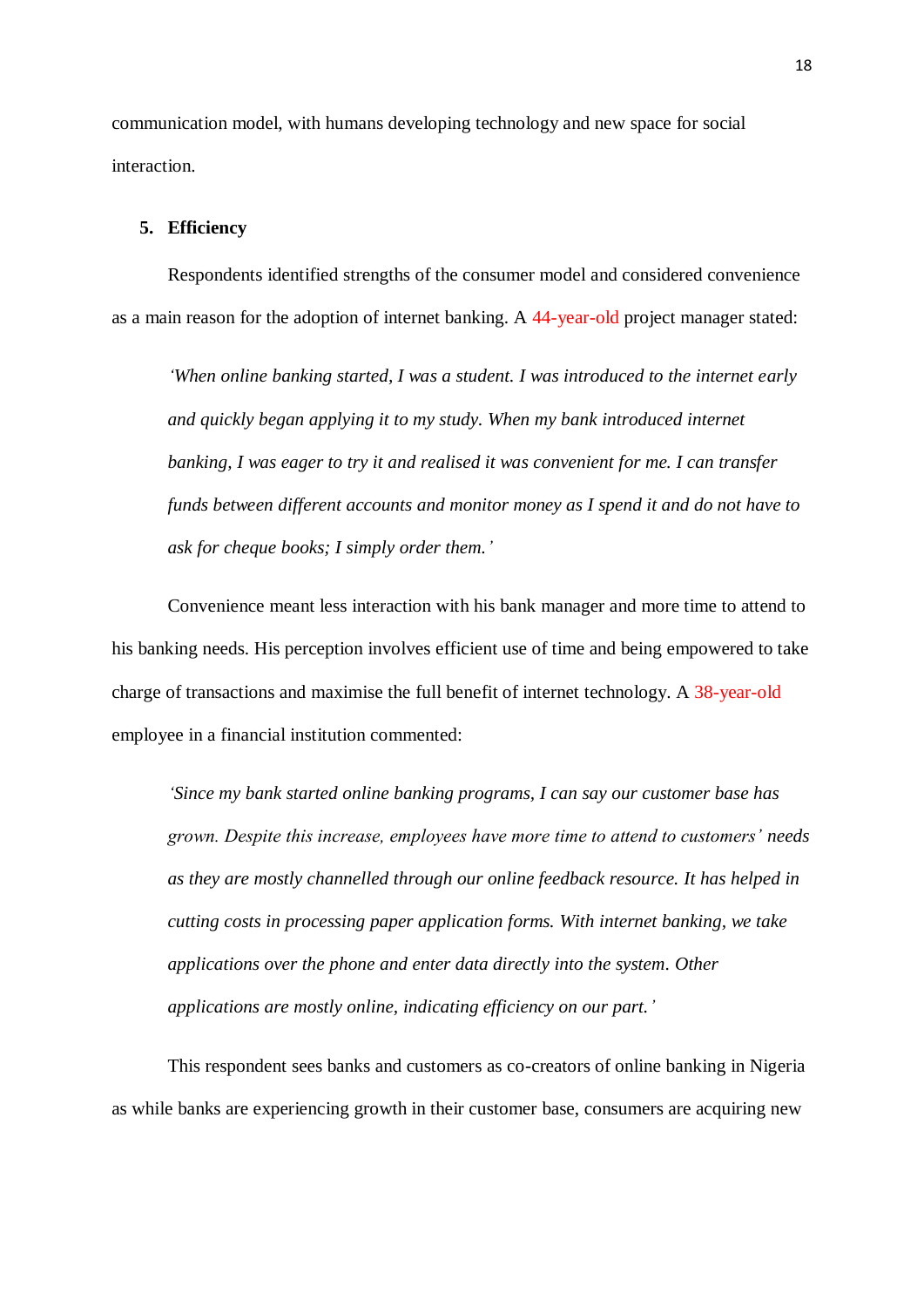skills and affirming control over their banking needs. Two important issues emerged from this theme: flexibility and leaning. A 43-year-old IT consultant averred:

*'I chose my bank for reasons of proximity to my house and place of work. I was satisfied with their quality of service. However, due to infrastructural glitches, I have done much online.'*

An issue that emerged is that the choice of a financial services provider was dependent on proximity to his place of work and home. In the same manner, another 24-yearold respondent, a student at a Nigerian university, commented:

*'To me, the fact that I do not have to carry money around is hugely convenient and safe. I am happy with my bank's cards and I keep my pins safe. I do not have to spend cash all the time. I make sure I monitor my account online, so I do not over-spend, but access can be frustrating, most times due to electricity problems.'*

There is a recognition of benefits of online banking. A major problem is access to technology due to inconsistent electricity supply. Customers found they could easily adapt new banking systems enabled by the internet to their daily lives. This can be done conveniently so the process becomes seamless. For bankers, online banking is deemed cost effective and creates more time for research and development.

#### **6. Control**

Control is the ability of online banking customers to access content at will and generate information without restriction to access, download, modify and change content to suit their needs. It empowers consumers to interact with others in communities where values are shared. With online banking, consumers have access to real-time information and have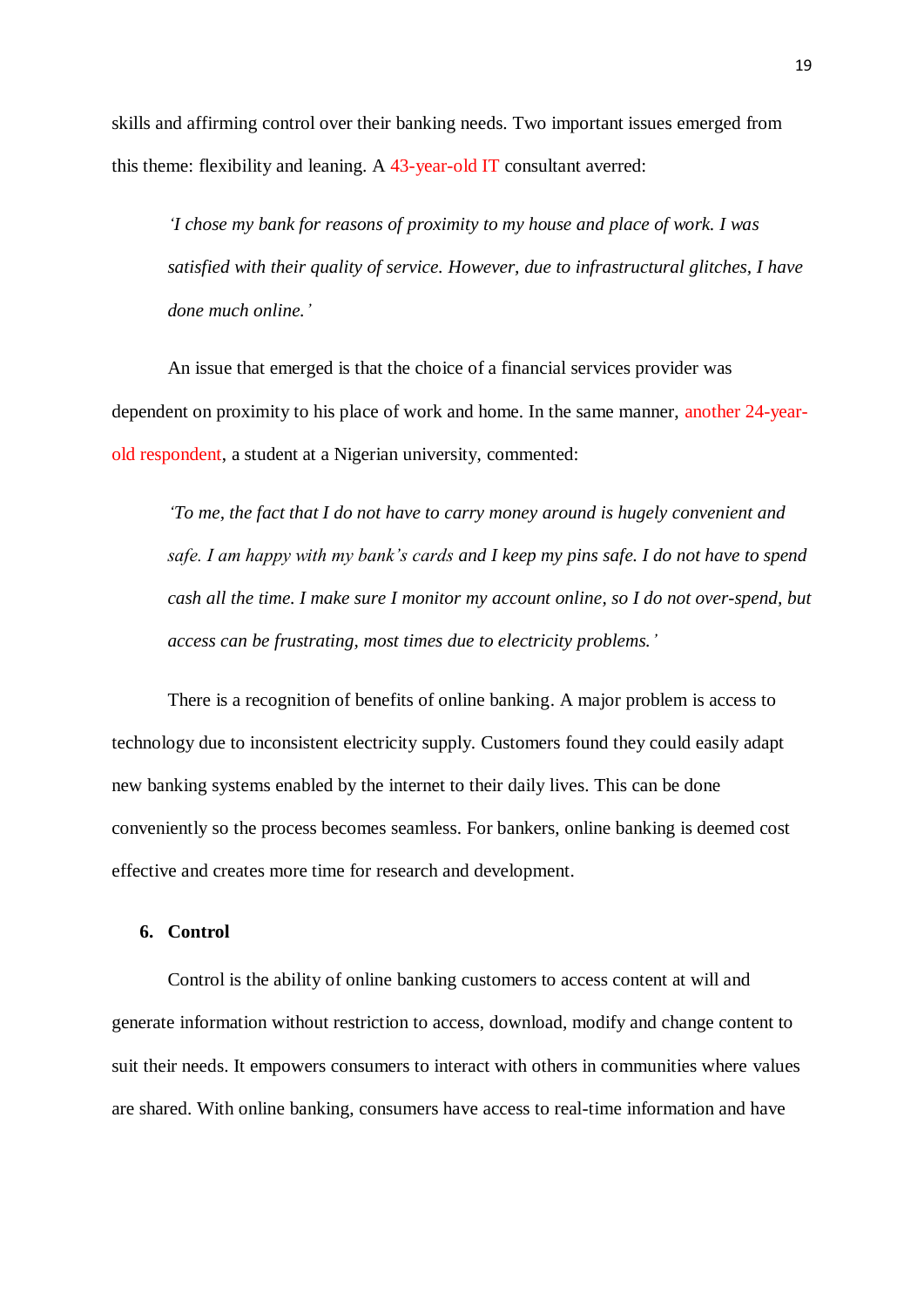choices ranging from which bank to choose to what kind of service is most appropriate. A 36 year-old business executive stated:

*'I have complete control over what I do on the internet, especially where banking needs are concerned. I can access my bank details anywhere and anytime. I rarely call my bank for anything unless it is security related. I can transfer funds when I want to and can even stop a transfer mid-way if I am unsure. What I'm saying is that with online banking, power has been given to us to take care of money how it suits us.'*

Control involves being empowered to make decisions without having to wait in the bank. Having unrestricted access to accounts and being able to exercise free-will is beneficial. The internet has opened a new window to innovative ways of doing things and the power to effect change is exercised. Online banking offered her greater control than traditional methods where banks are overloaded with paperwork that slows down processes. An emerging key issue from control was trust. According to a 42-year-old member of the clergy, having control sometimes leads to misuse of power and abuse of trust:

*'Much as I love the internet because it breaks the shackles of ignorance, it can be abused, especially where money is concerned. I have had complaints from friends who sometimes were charged for transferring money online by their banks; something they were not aware of before subscribing to the service. Some have complained that they have been charged for using their debit cards at certain shops and ATMs.'*

Respondents perceived control as beneficial. They use the internet to carry out transactions, increase their learning and interact with others within a global community. However, it is evident there are misgivings concerning usage and patronage.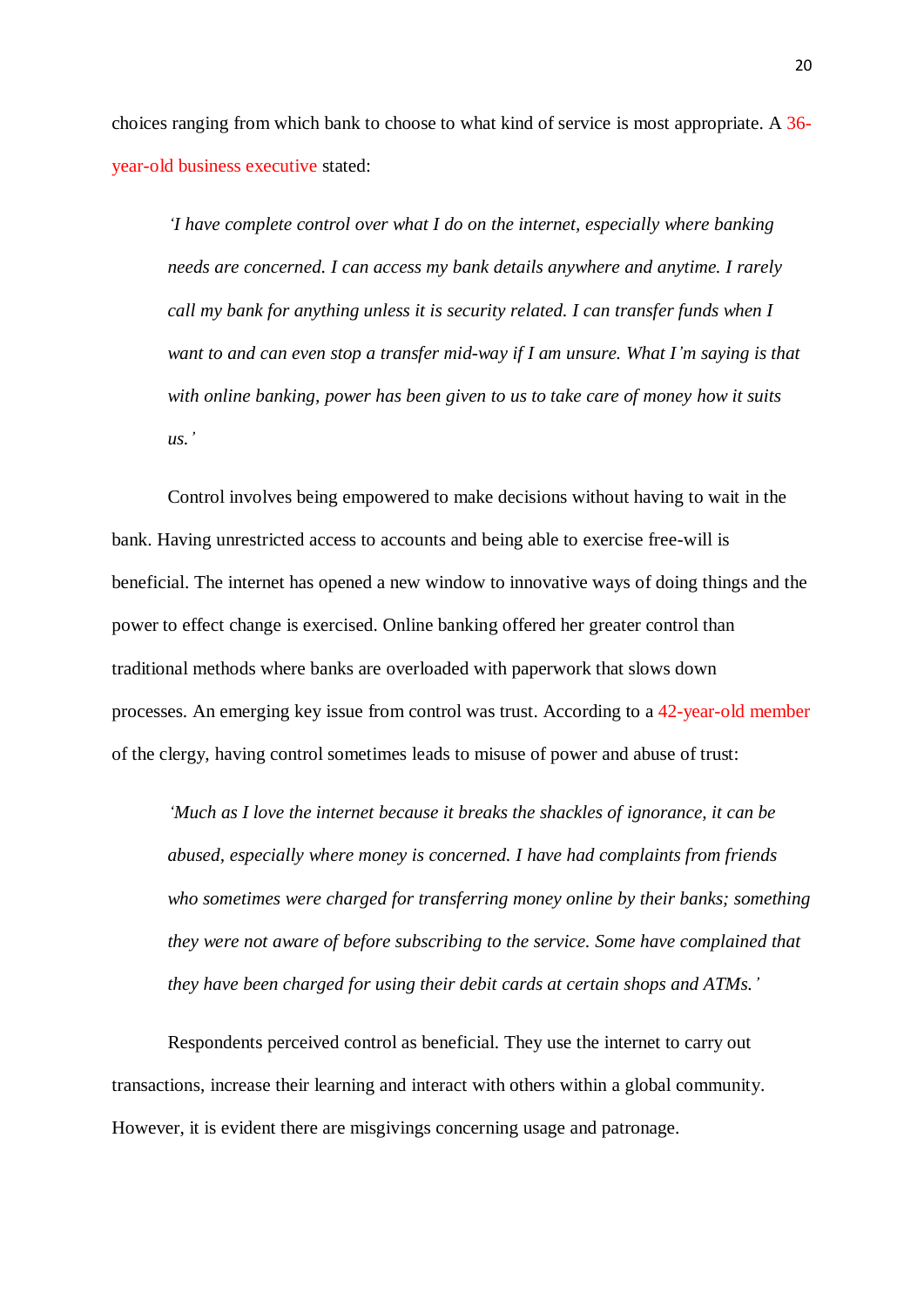#### **7. Usability**

This describes the user-friendly attributes of the internet and online banking. Usability is important and is closely linked to the adoption of online banking. This 28-year-old respondent noted:

*'There is publicity material in banks advising customers to use online facilities: I am sick of seeing these leaflets. I can hardly read … never mind use the internet. I think they need to focus on personal areas.'*

One important issue emerging from this respondent is inability to read and make use of internet technologies. Similarly, this respondent complained about lack of response from banks in online environments.

*'I recently opened an online account with a bank, and I have been using it for almost a month. The problem is that the password and username the bank gave me never worked and each time I complained through e-mail, they did not respond in time and when they reset the password, I found that I could not log on. After several trials, I decided to go back to conventional banking transactions.'*

An interesting issue here is response time. He had contacted his bank on several occasions regarding access problems yet seemed not to have achieved success.

One bank manager said:

*'Much as we want more people such as students and business people to buy into internet banking, we are aware of their inadequacies, so we ensure our websites are simple, easy to navigate and informative. We constantly upgrade our internet banking technology to improve our capacity and accommodate our expanding customer base.'*

# **8. Security**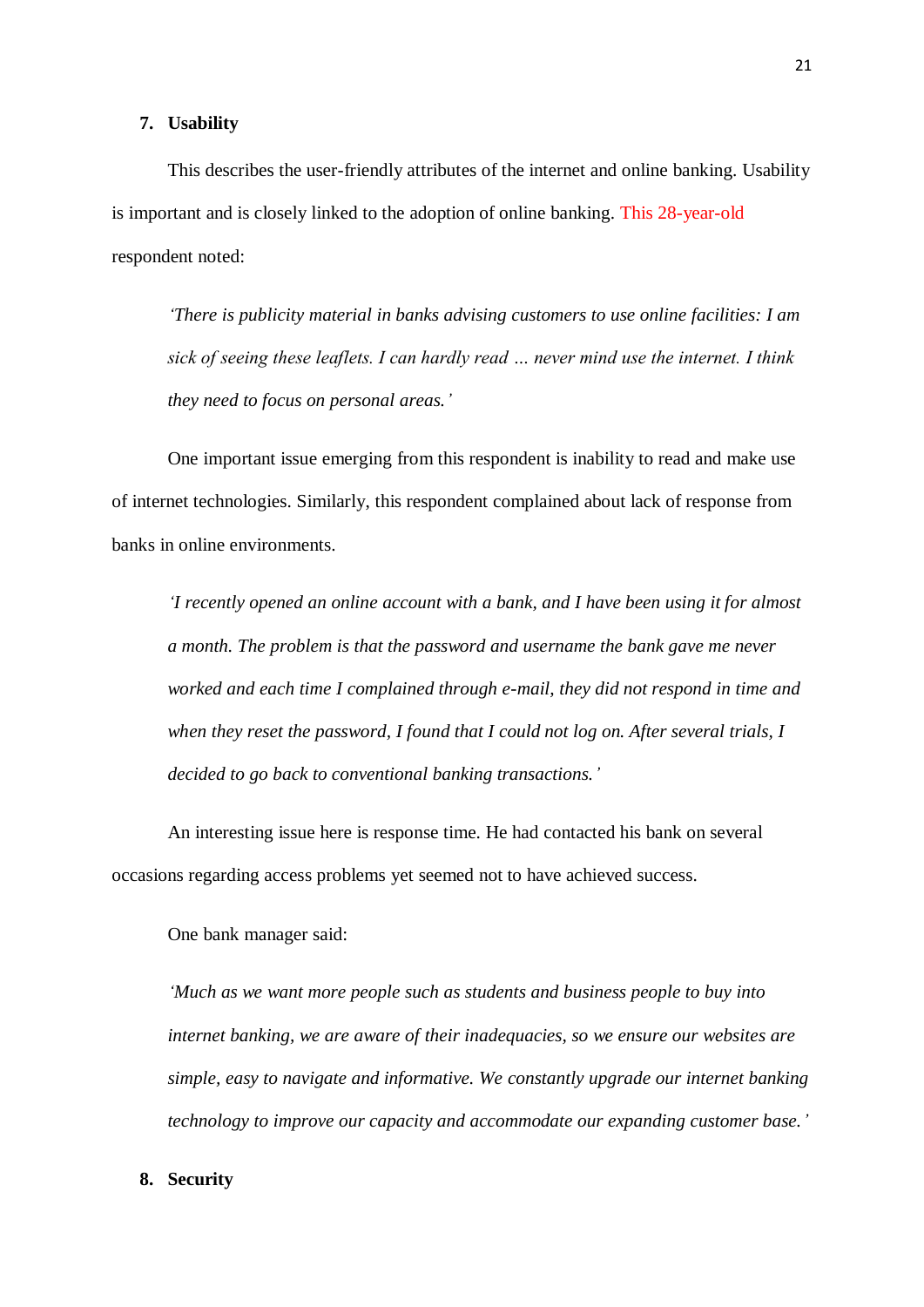Participants were asked what they thought about the safety of their personal data on the web. One respondent, a 39-year-old college teacher, stated:

*'Security has always been an issue. My wife and I operate a joint account online and I remember we gave the bank all our details such as home and workplace addresses, phone numbers, and our bank card and international passport details. Sometimes I panic just thinking what will happen if such information falls into the hands of an internet fraudster.'*

Another 36-year-old respondent echoed these thoughts:

*'I am a bit sceptical where internet banking is concerned. I have been waiting until I feel confident that my information or details will be safe and secure online. Otherwise, I might just stick with normal banking.'*

Security is a major challenge and users live with the fear of card details being hacked, identity theft and funds being illegally transferred. This was more apparent with users who did not have a sound knowledge of the internet. Some participants who had a technical background and understood security technology had more confidence in internet security. In the light of this, another 38-year-old legal practitioner respondent stated:

*'I have taken measures to ensure my data is safe by regularly checking my account balances, monitoring my transactions and printing receipts should I need to show evidence.'*

Consumers tend to have more faith in banks that have strong security measures in place and can quickly respond to customers who have issues with data privacy, an emerging issue in security. A 23-year-old student respondent said: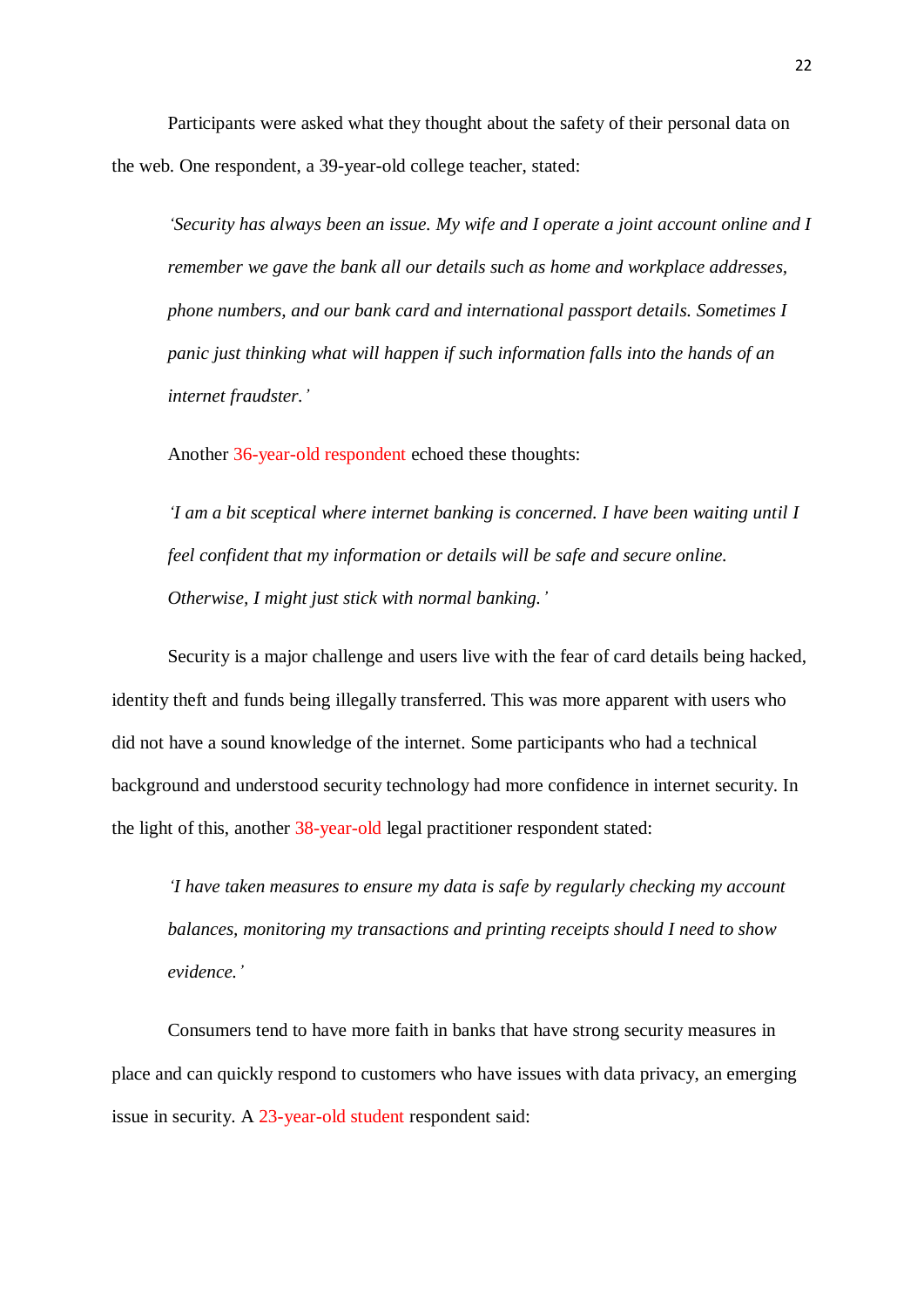*'People who readily adopt internet technology are those who are willing to take risks and face new challenges. I advise people to believe in technology that brings new ways of doing things and be ready to accept risks and be innovative. Online banking is convenient. Customers should overlook the risks in favour of convenience and other positive factors that online banking brings.'*

The virtual world of internet technology transcends time and space in a modernist context and online banking customers utilise the medium to learn about, refine and broaden their activities. As customers come together within the online interactive market space, they exchange information and constantly use the medium to enhance interaction and learning. There is experiential evidence from respondents that online banking is changing traditional banking and most banks' customers are positively disposed towards this medium.

To understand the impact of computer-mediated marketing environments on modern culture, one needs to identify sources of constraints and opportunities which follow from the 'situatedness' of its use in time-space (Ozuem *et al.,* 2011). Pressures and opportunities for mobilising time-space during the exchange of information constitute the grounding upon which effective computer-mediated marketing strategies could be developed and sustained. In its physical manifestations, such environments share characteristics across geographical boundaries due to interconnectivity and interoperability. In seeking to identify technological frames of meaning shared by respondents, it is argued that understanding technologicallyinduced customer services may occasion different problems and solutions, because social problems are dependent on community-based values. This interpretation of the adoption of technology utilises the concept of relevant social groups; those who influence the creation, demand, production, diffusion, acceptance, or opposition to the technology (Mingers and Willcocks, 2014). In this way, computer networks construct a world and develop social relations. Both the consumption and communication model explain the development of online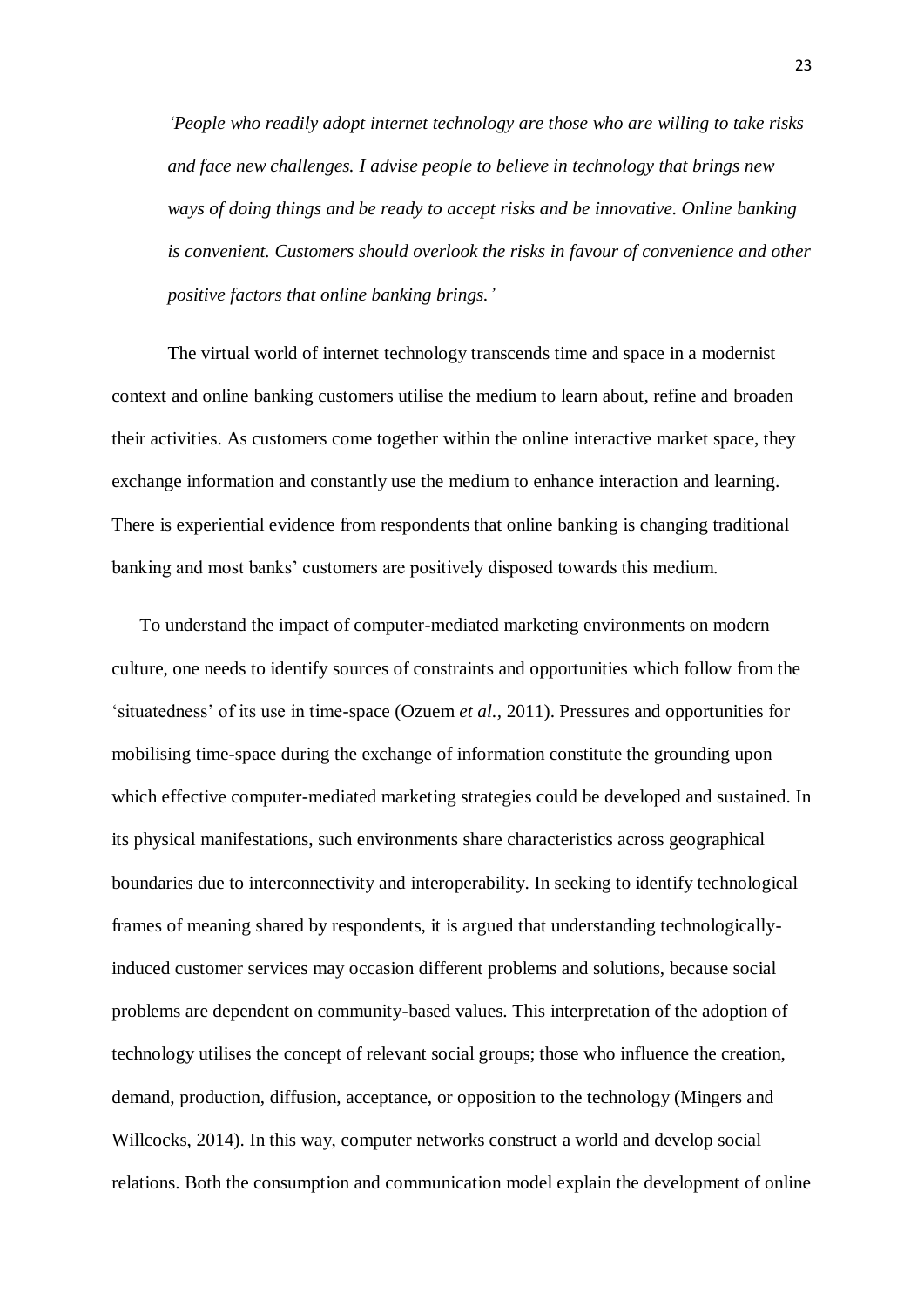interaction. However, the latter remains the main emphasis for users most of the time they are online. The communication model furnishes computer networks' environments 'within which communities form and ways of life are elaborated' (Bakardjieva and Feenberg, 2002 p.182). Communities provide the basis for human development through value creation, shared beliefs, commonality and participation. Overall, interviewee perspectives reflected relationships between consumption and community models. Technology can be used for business purposes that are not autonomous of human existence and social development: as certain interviewees identified, it is socially constructed.

# **Conclusion and the direction of future research**

Governments and institutions involved in management, design, provision and monitoring of internet banking should ensure customers and users are not subjected to fraud and identity theft as these negatively influence customer adoption. Monitoring the internet provides customers with information on security breaches and implications this might have. In such a way, negative pre-conceptions can be challenged, and positive attitudes facilitated.

When determining the direction online activity may take, there is need to examine relationships between the consumption model and the community model; the former 'is a plausible vision of the future, given the structural realities of the world in which we live' whereas the latter 'would take much more conceptual work, design efforts and political mobilisation' (Bakardjieva and Feenberg, 2002; p.190). Human activity is an important variable for the communication model; the extent to which people put their competencies and resources to work determine which emergent format and structure will prevail.

Providing faster, easier and more reliable services to customers were amongst the top drivers for online banking. Governments play a pivotal role in facilitating instrumental values through ensuring adequate provision of necessary requirements and should should reduce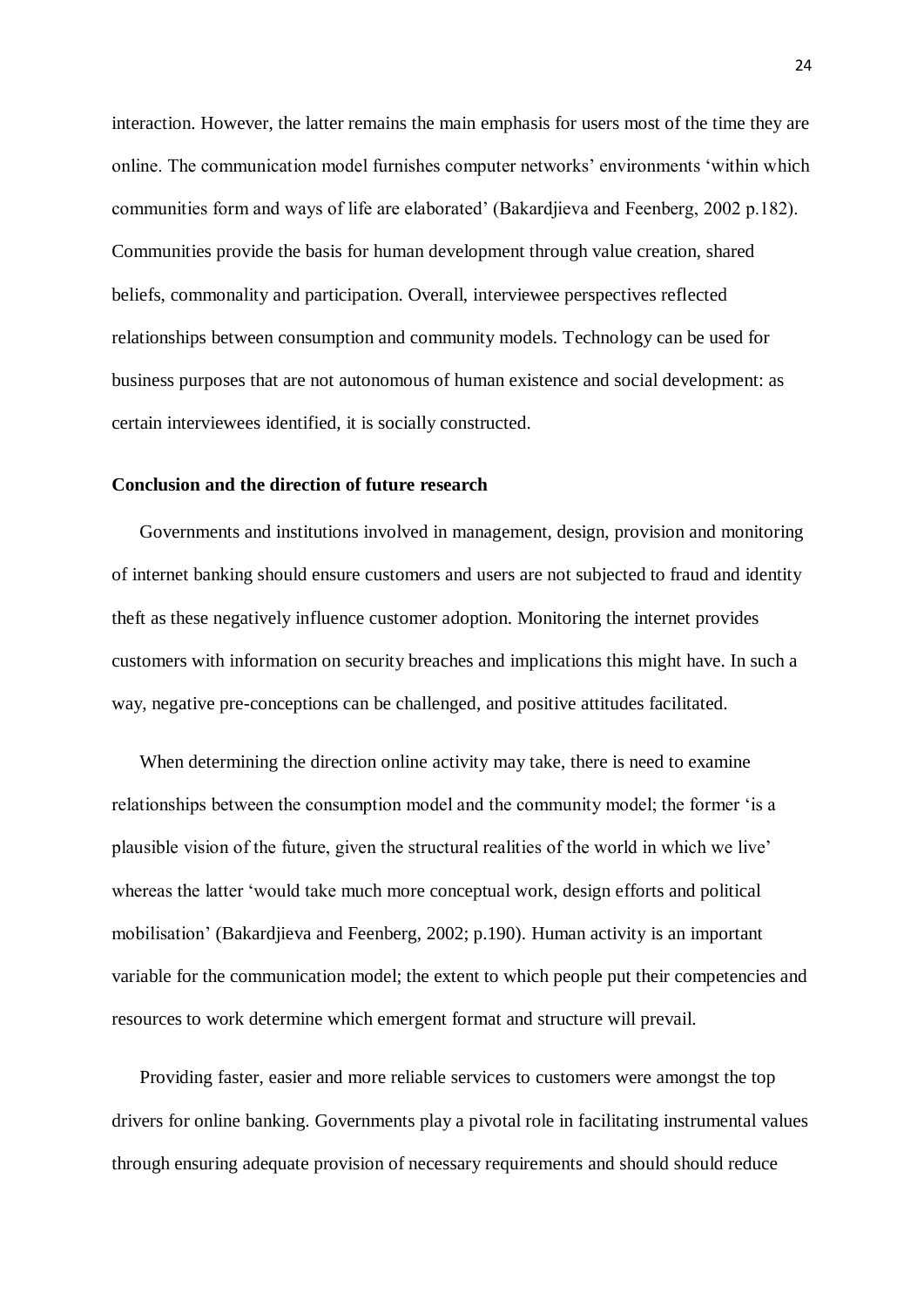costs of telecommunications' interconnectivity to encourage private investors who are willing to provide fast, affordable and innovative internet connectivity. Banks should invest in purposeful and integrated marketing communications to create awareness and educate the public on the concept of internet technology. The outcome of our research may be relevant to development and adoption of technological innovation in a social context and be relevant to different industries in developing countries. Governments have major roles to play in changing negative societal perceptions in the development and adoption of technologicallyinduced customer services.

Understanding information system acceptance-related influence process is important and such understanding shapes potential user perceptions and emotions related to information system implementation (Li, 2013). Educating customers and the public should involve free demonstrations of basic usability skills needed to derive satisfaction from the internet. The campaign could help produce more confidence in customers and improve their patronage. Banks and financial services providers should regularly update their websites with current information to help online banking users. They need to establish security features to discourage fraud and phishing. Banks should continue to measure levels of service quality by using SERVQUAL and other models to determine how much their services have improved over time.

The level of technologically induced marketing environments in Nigeria is distinctly different from that of developed countries. Studies should be undertaken to examine levels of technological diffusion in rural areas rather than from 'urbanised' perspectives and build on ethnographic accounts of online activity, interactions and cultures.

# **REFERENCES**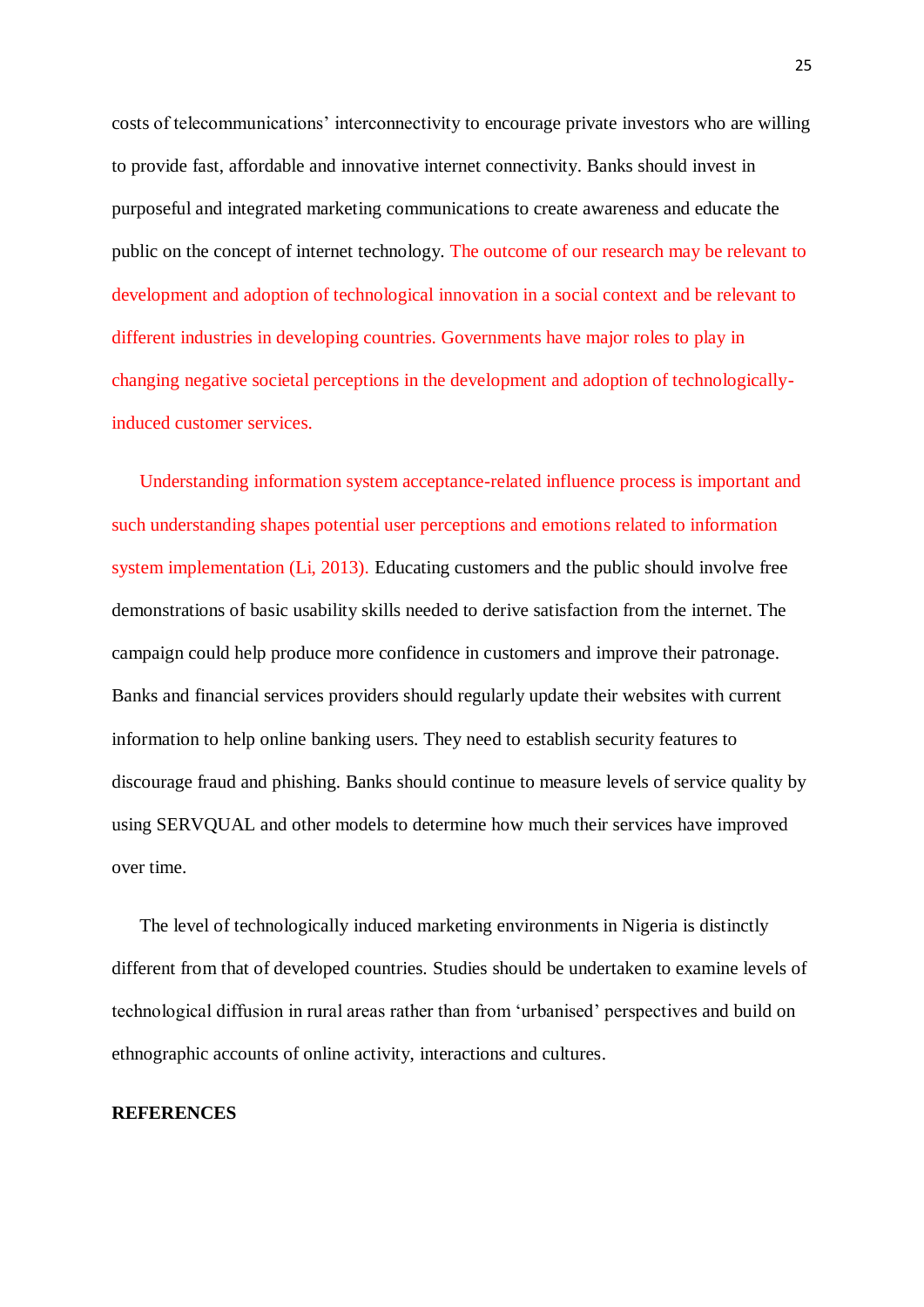Antioco, M. and Kleijnen, M. (2010) Consumer adoption of technological innovations: effects of psychological and functional barriers in a lack of content versus a presence of content situation, *European Journal of Marketing,* 44(11/12), 1700-1724

Baird, A, Furukawa, M.F. and Raghu, T.S (2012) Understanding contingencies associated with the early adoption of customer-facing web portals, *Journal of Management Information Systems*, 29(2), 293 -324

Bakardjieva, M. and Feenberg, A. (2002) Community technology and democratic rationalization, *The Information Society,* 18(3), 181-192

Baron, S. and Harris, K. (2008) Consumers as resource integrators, *Journal of Marketing Management,* 24(1/2)*,* 113-130

Centindamar, D., Wasti, S.N., Ansal, H. and Beyan, B. (2009) Does technology management research diverge or converge in developing and developed countries, *Technovation,* 29*,* 45-58

Egbetokun, A. (2015) Interactive learning and firm-level capabilities in latecomer settings: the Nigerian manufacturing industry, *Technological Forecasting and Social Change,* 99, 231- 241

Feenberg, A. and Bakardjieva, M. (2004) Virtual community: no killer implication, *Media and Society,* 6(1), 37-43

Fisher, M, Bland, R. and Lyytinen, K (2016) Social networking as the production and consumption of a self, *Information and Organisation*, 26, 131-145

Felix, R, Rauschnabel, P. and Hinsch, C. (2017) Elements of strategic social media marketing: A holistic framework, *Journal of Business Research,* 70, 118-126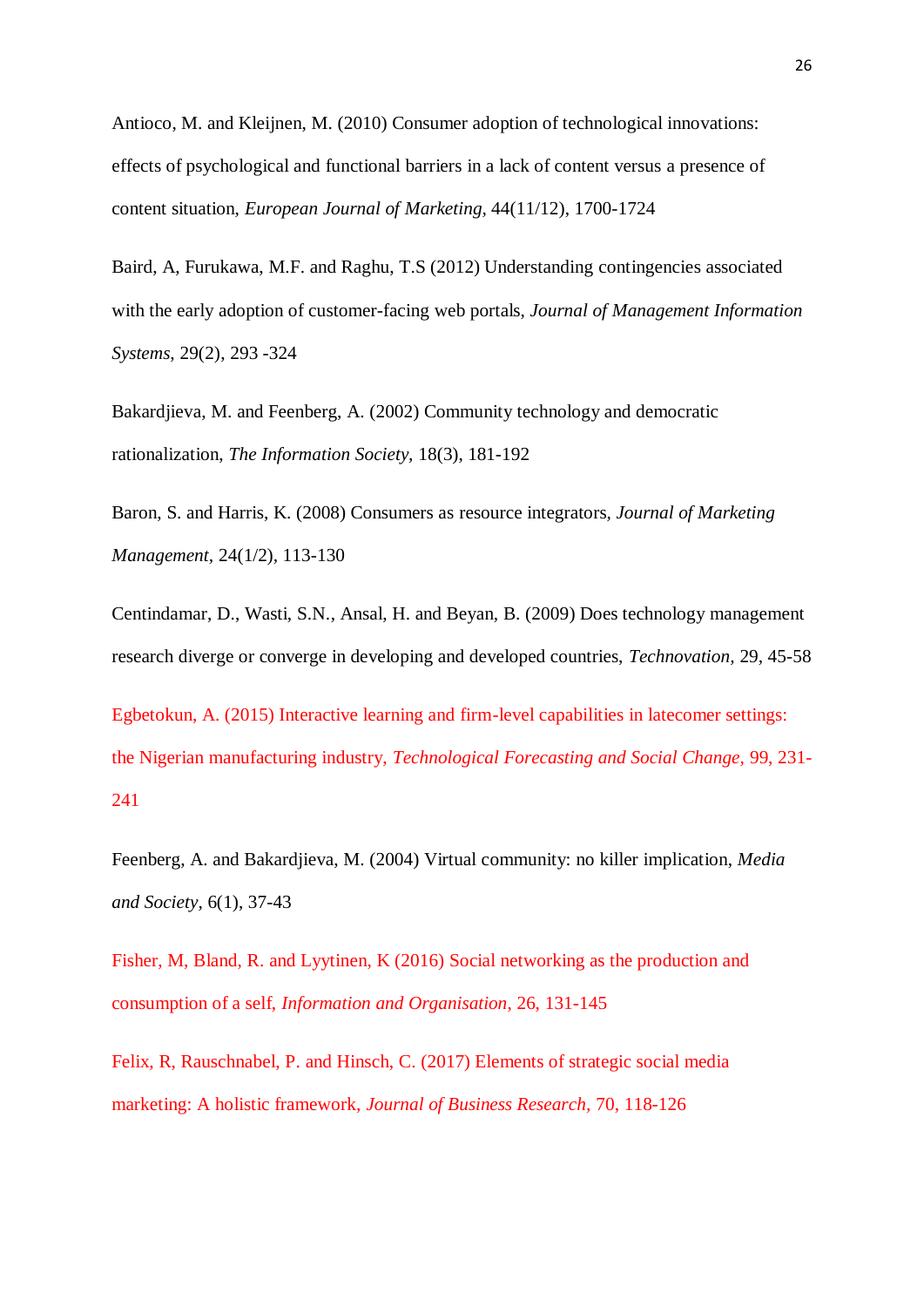Gadamer, H-G, (2008) *Philosophical Hermeneutics.* Trans, D.E. Ling, University of California Press.

Gadamer, H-G, (1970) *On the Scope and Function of Hermeneutical Reflection.* Trans G.B. Hess and R.E. Palmer. London and New York: Continuum.

Ganesh, J, and Kumar, V. (1996) Capturing the cross-national learning effect: an analysis of an industrial technology diffusion, *Journal of the Academy of Marketing Science*, 24(4), 328– 337

Heidegger, M. (1962/2004) *Being and Time*. Oxford: Blackwell.

Hertwig, M. (2012) Institutional effects in the adoption of e-business-technology. Evidence from the German automotive supplier industry, *Information and Organization,* 22,4, 252 -272

Howell, K.E. (2013) *An introduction to the philosophy of methodology.* London: Sage Publications

Janda, S., Trocchia, P.J. and Gwinner, K.P. (2002) Consumer perceptions of internet retail service quality, *International Journal of Service Industry Management,* 13(5), 412-443

Kolade, O., Obembe, D. and Salia, S. (2018) Technological constraints to firm performance: The moderating effects of firm linkages and cooperation, *Journal of Small Business and Enterprise Development*[, https://doi-org.ezproxy.herts.ac.uk/10.1108/JSBED](https://doi-org.ezproxy.herts.ac.uk/10.1108/JSBED-01-2018-0029)

Li, C. (2013) Persuasive messages on information systems acceptance: A theoretical extension of elaboration likelihood model and social influence theory, *Computers in Human Behavior*, 29, 264-275

Madanmohan, T.R. (2000) Failures and coping strategies in indigenous technology capability process, *Technology Analysis & Strategic Management*, 12(2), 179-189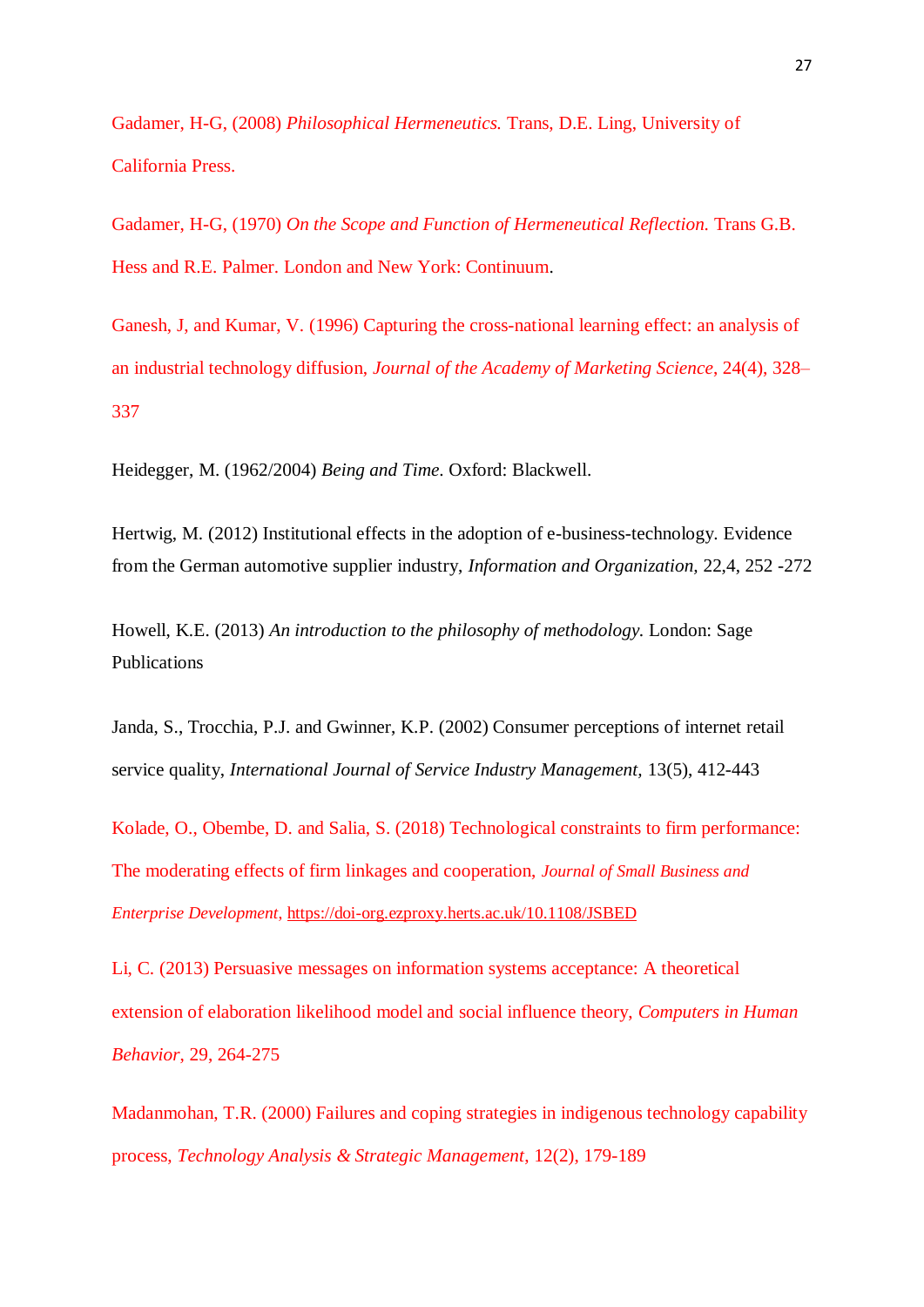Merleau-Ponty, M. (1999) *Phenomenology of Perception*. London and New York: Routledge.

Mols, N.P. (2001) Organizing for the effective introduction of new distribution channels in retail banking, *European Journal of Marketing,* 35(5/6)*,* 661-686

Nielsen, J.F., Host, V., Jaensson, J.E., Kock, S. and Selnes, F. (2003) Market orientation in Nordic banks: does nationality matter? *European Journal of Marketing,* 37(11/12)*,* 1818- 1841

Mingers, J and Willcocks, L. (2014) An integrative semiotic framework for information systems: The social, personal and material worlds, *Information and Organization,* 24(1), 48- 70

Ozuem, W., Howell, K. and Lancaster, G. (2008) Communicating in the interactive marketspace, *European Journal of Marketing,* 42(9/10), 1059-1083

Ozuem, W., Howell, K. and Lancaster, G. (2011) *From monolithic model to omnidirectional model: a revolution in interaction*. In: Biakolo, E., Tsaaior, J.T., Tam-George, A. and Agina, A. (2011) Journalism and New Media Technologies in Africa, Lagos: Nigeria.

Prince, K., Barrett, M. and Oborn, E. (2014) Dialogical strategies for orchestrating strategic innovation networks: the case of the internet of things, *Information and Organization,* 24(2), 106-127

Ratanasithi, S., Sutummakid, N. and Hemphill, E. (2013) Long-term export performance of export manufacturing firms from a developing economic environment: the case of Thailand, *Journal of Transnational Management,*18, 309-332

Ray, S. and Ray, P.K. (2011) Product Innovation for the people's car in an emerging economy, *Technovation* 31, 216-227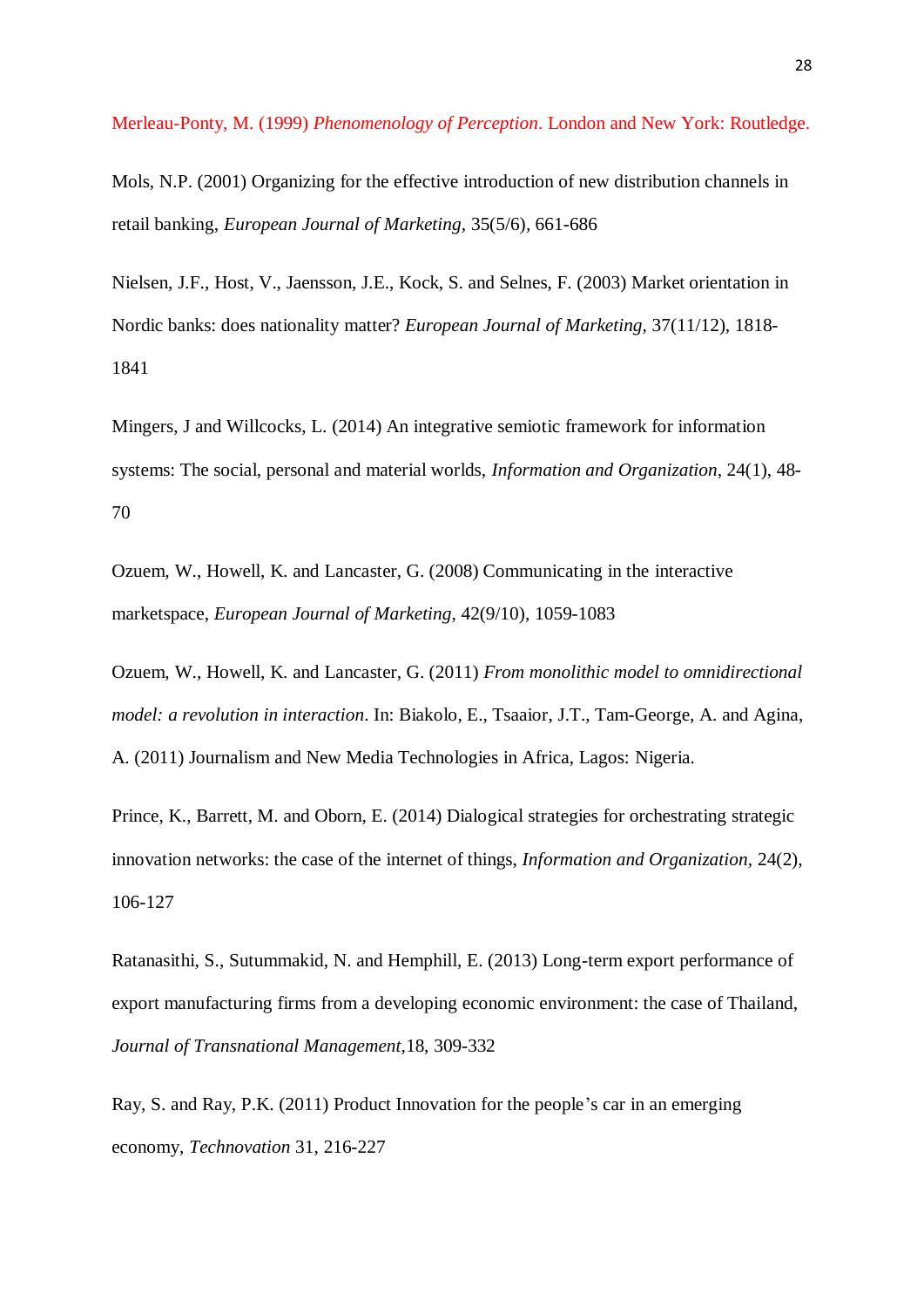Roberts, J. (2000) From know-how to show-how? Questioning the role of information and communication technologies in knowledge transfer, *Technology Analysis and Strategic Management,* 12(4), 429-443

Venkatesh, V., Thong, J. and Xu, X. (2012) Consumer acceptance and use of information technology: extending the united theory of acceptance and use of technology, *MIS Quarterly*, 36(1), 157-178